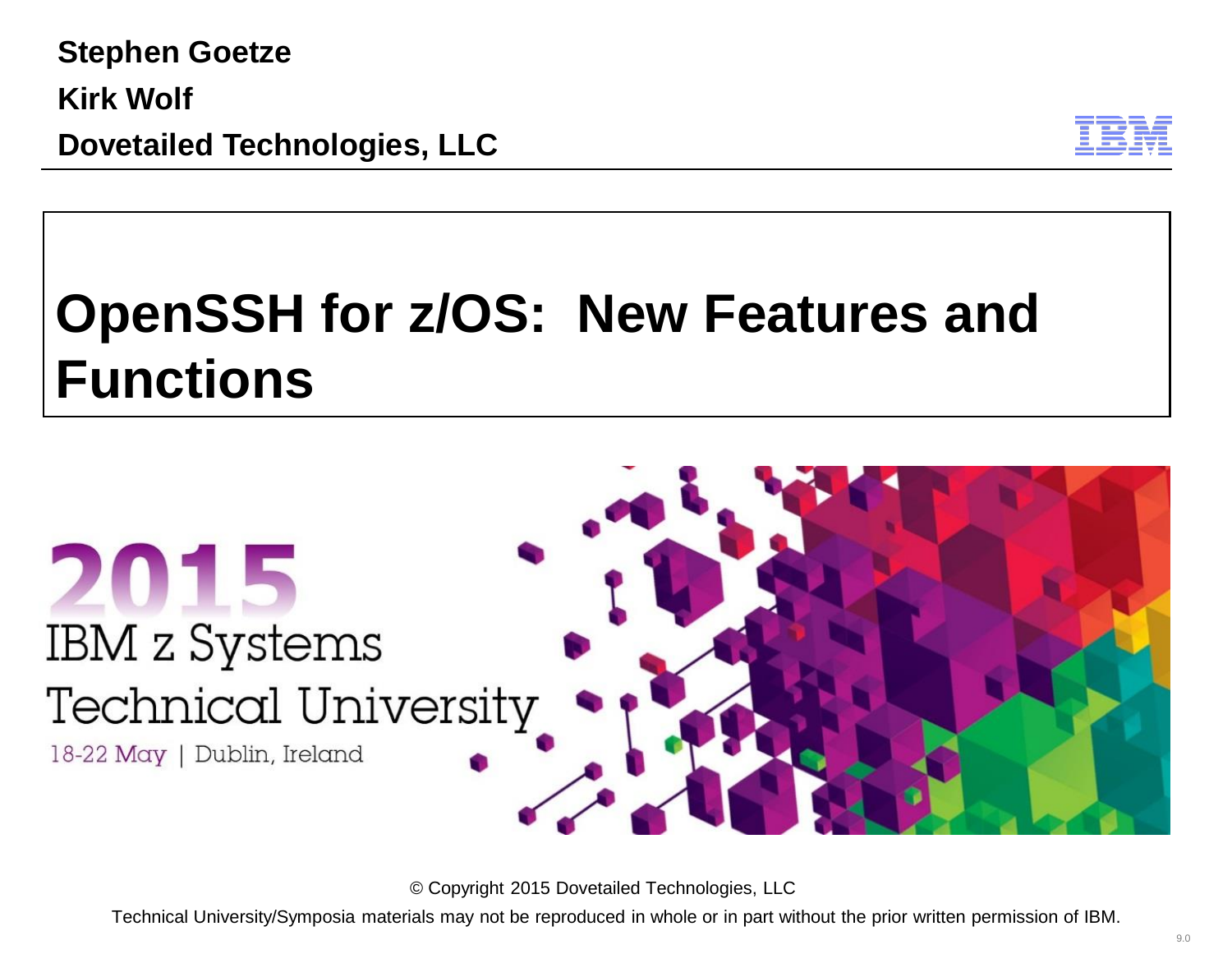### **Trademarks**

- Co:Z® is a registered trademark of Dovetailed Technologies,  $\overline{\phantom{a}}$
- z/OS® is a registered trademark of IBM Corporation
- Windows is a trademark of Microsoft Corporation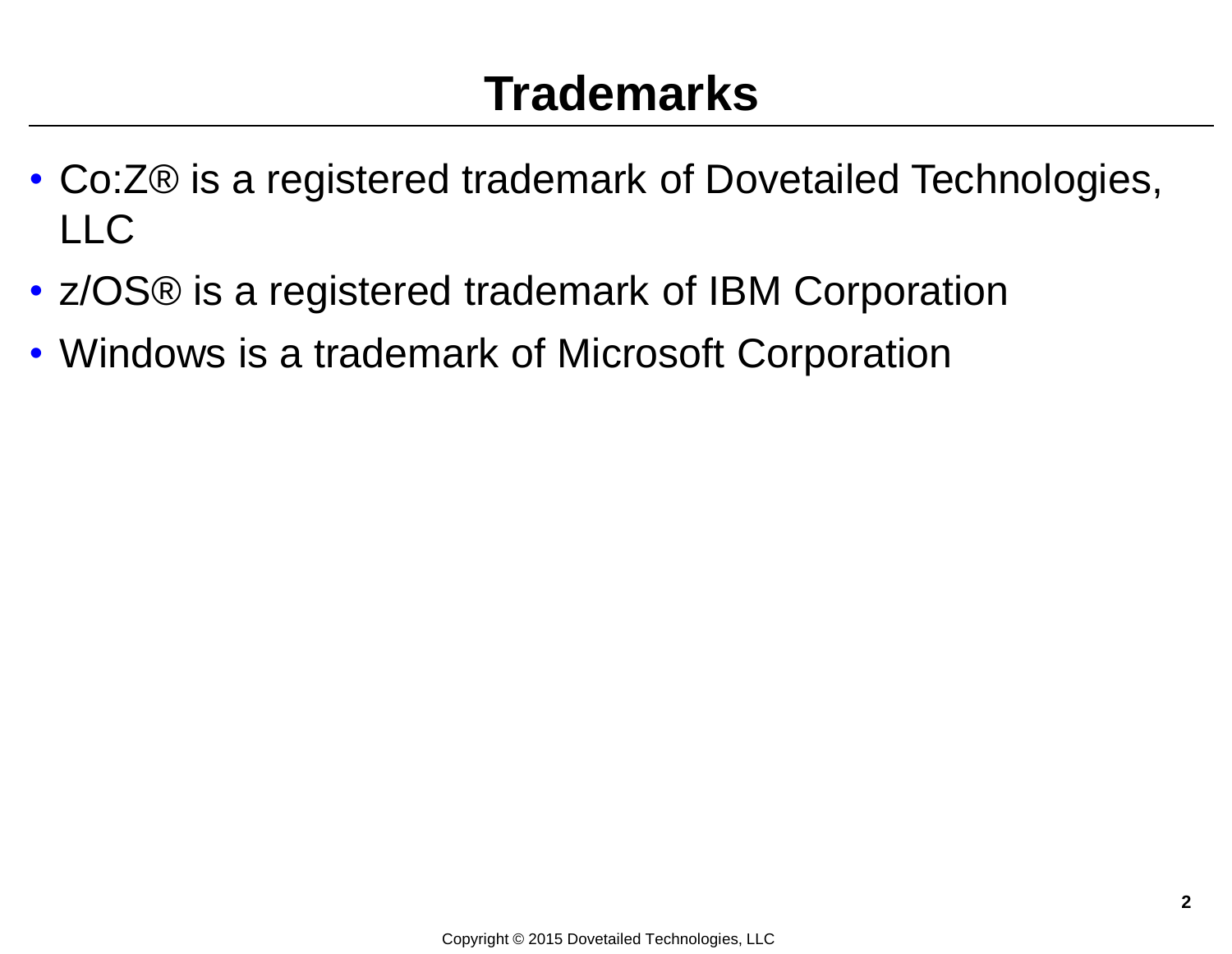### **Dovetailed Technologies**

We provide z/OS customers world wide with innovative solutions that enhance and transform traditional mainframe workloads:

- Co:Z Co-Processing Toolkit for z/OS
	- z/OS Enabled SFTP, z/OS Hybrid Batch, z/OS Unix Batch integration
	- Runs on IBM Ported Tools for z/OS OpenSSH
- JZOS

acquired by IBM in and now part of the z/OS Java SDK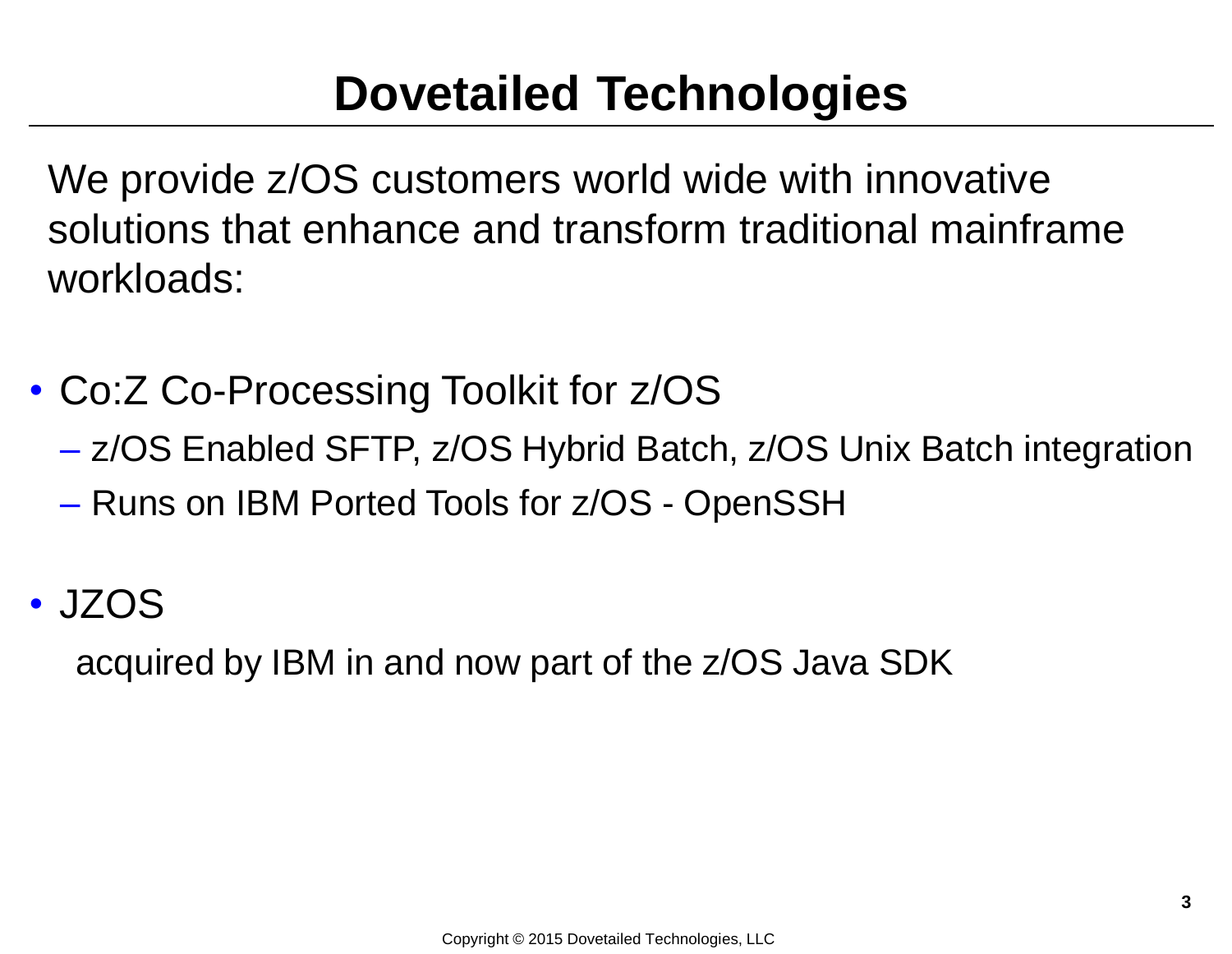# **Agenda**

- What is SSH and how does it work?
- IBM Ported Tools for z/OS V1.3 OpenSSH
	- Overview, product notes and future direction
- OpenSSH 6.4p1 feature highlights since 5.0p1
- SMF changes
- Migration considerations
- Configuration and tuning
	- ICSF /dev/random support
	- Hardware accelerated (CPACF via ICSF) Ciphers and MACs
	- Language Environment Tuning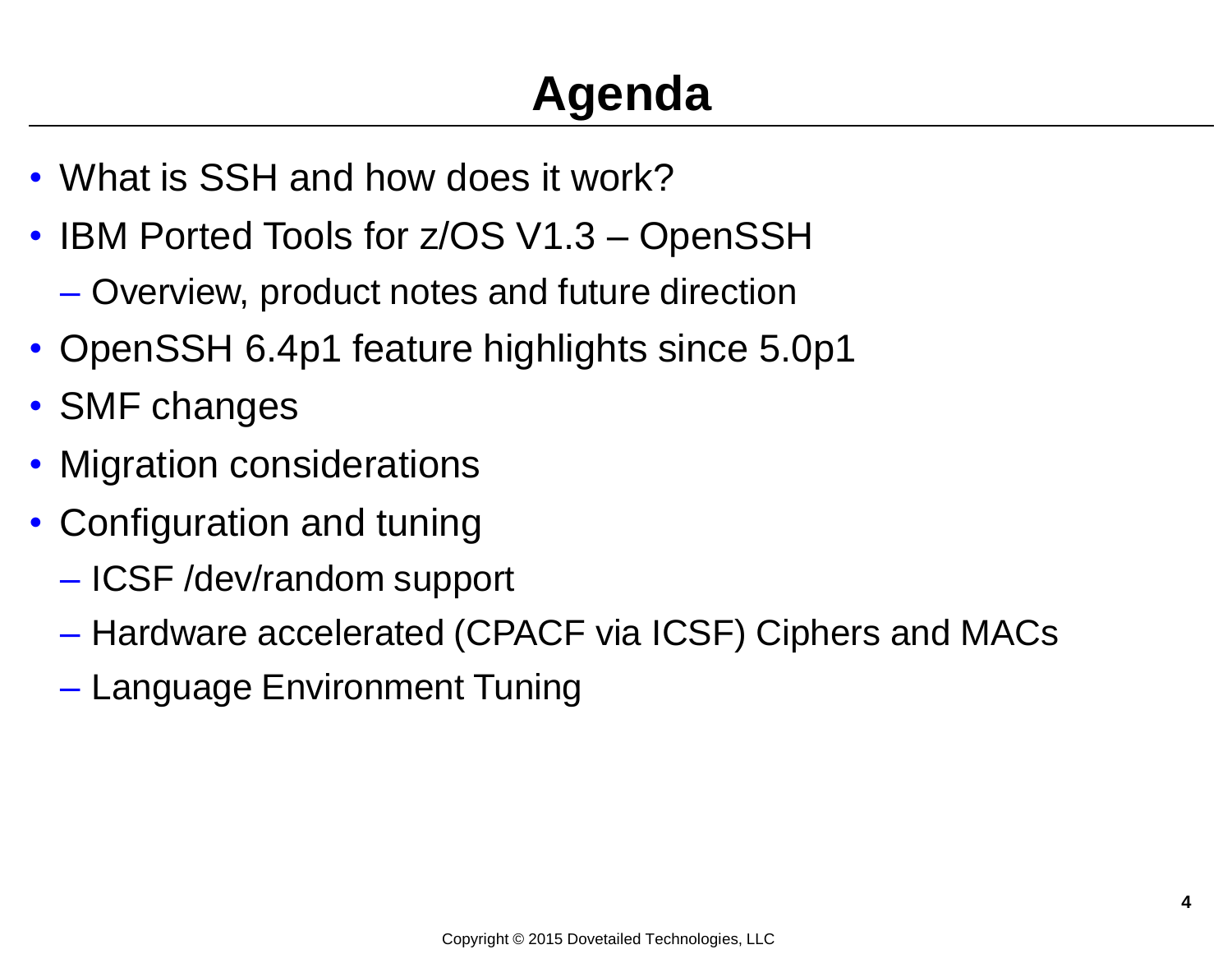# **What is SSH?**

- The IETF SSH-2 standard protocol (RFC 4251 etc)
- Features:
	- A secure (encrypted) connection over **one** TCP/IP socket between a client and a server
	- Authentication of both user and host
	- (optional) LZ compression
	- Support for one or more simultaneous *application channels* over the same connection: terminal, sftp, command, port forwarding, ...
- There are many compatible implementations
	- **OpenSSH** is by far the most popular; it is a default package on all Unix/Linux distributions
	- PuTTY is a popular free Windows client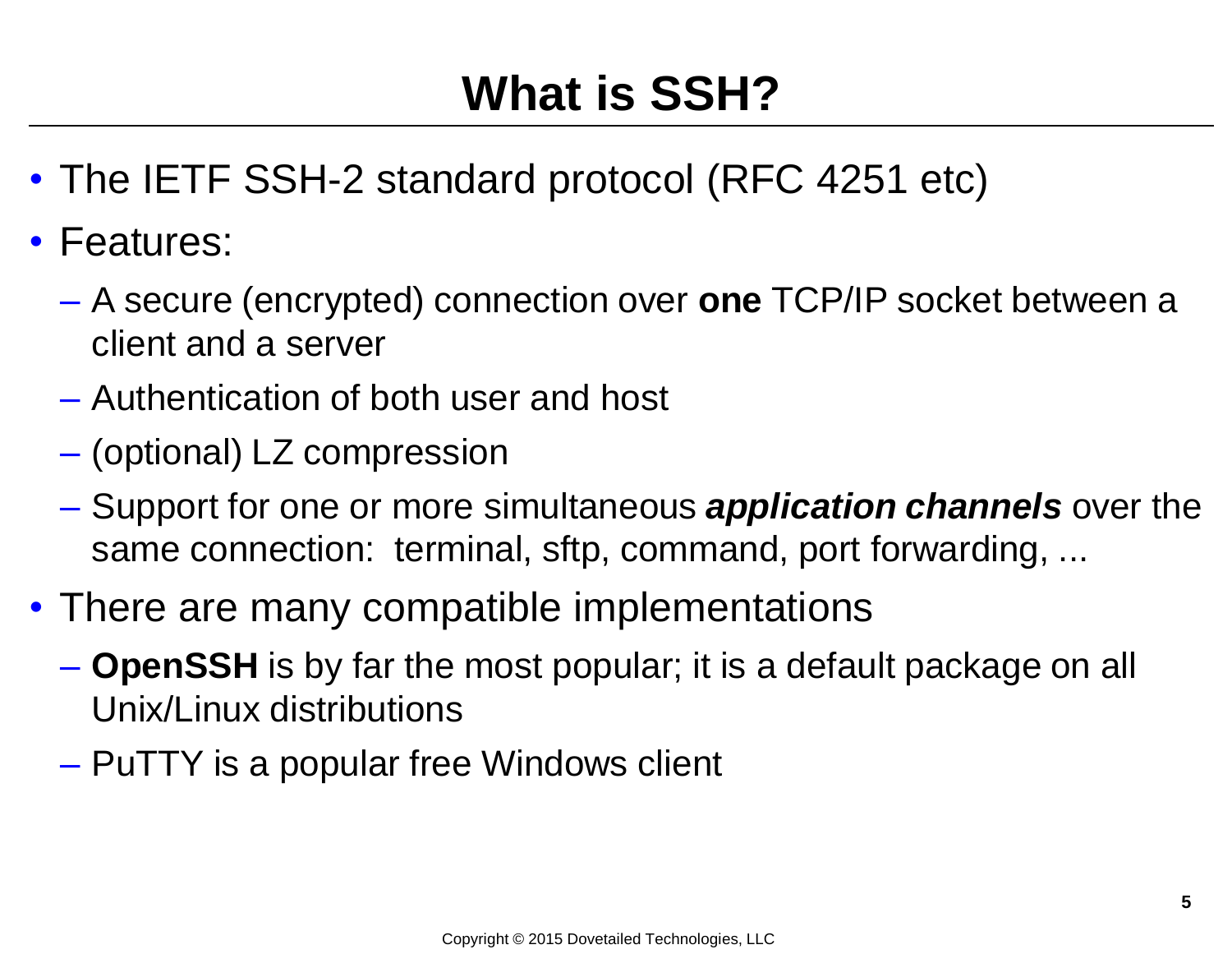# **SSH2 Crypto at-a-glance**

#### • **Key Exchange – "kex"**

- Some variant of Diffie-Hellman
- Client generated random number and the server key are used to:
	- Allow the client to authenticate the identity of the server
	- Independently generate and exchange a secret session key
		- No private information is exchanged over non-secure channel
	- Enable session rekeying. Typically once/hour or GB.

#### • **User Authentication**

At start of session, a password or **user** key pair can be used to authenticate the user to the server.

#### • **Session Encryption**

- A symmetric Cipher uses the shared session key to encrypt the packet payload.
- A MAC algorithm (typically SHA-1) is used to generate a hash of each packet.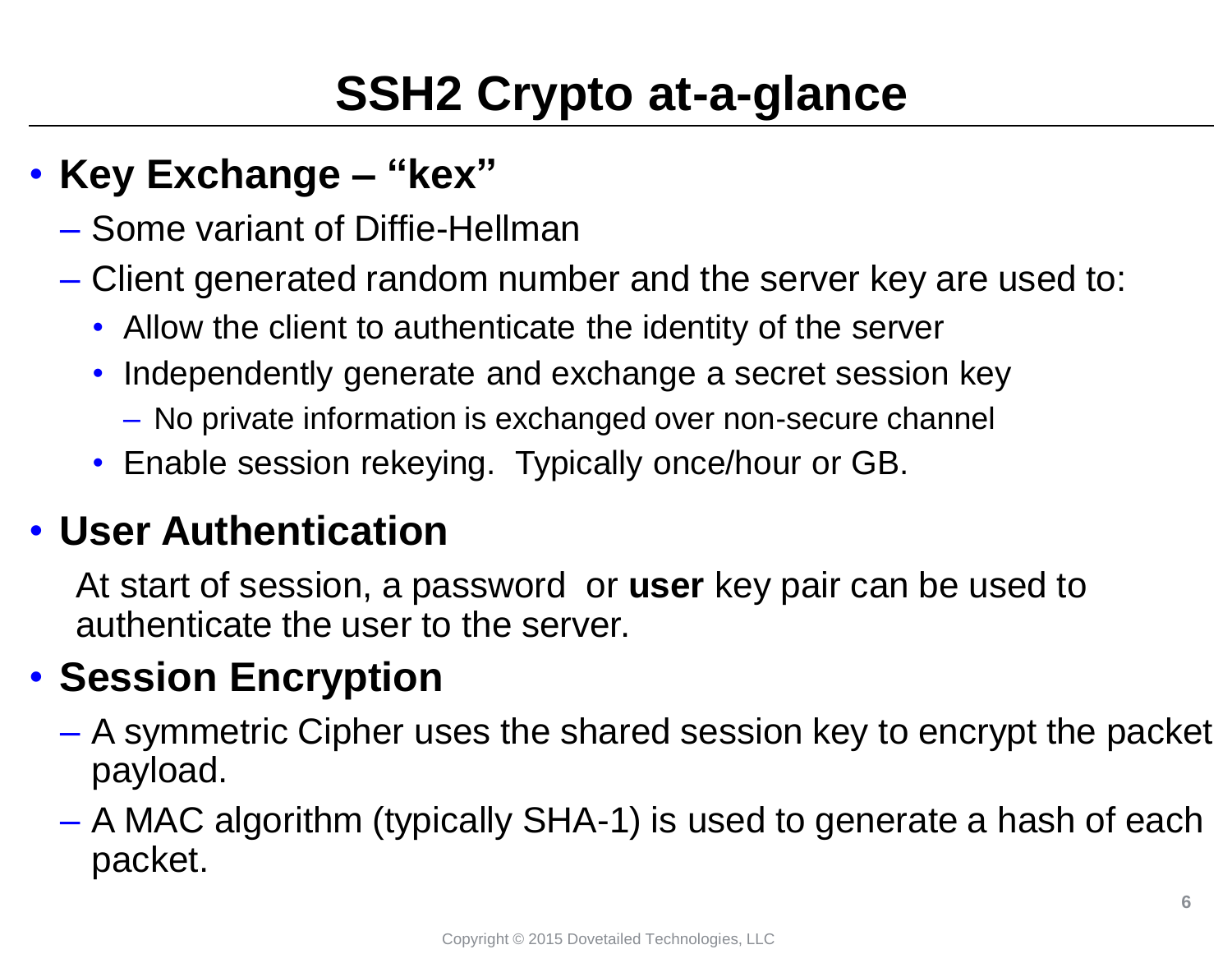### **SSH Encryption and Authentication**

ssh client

ssh server

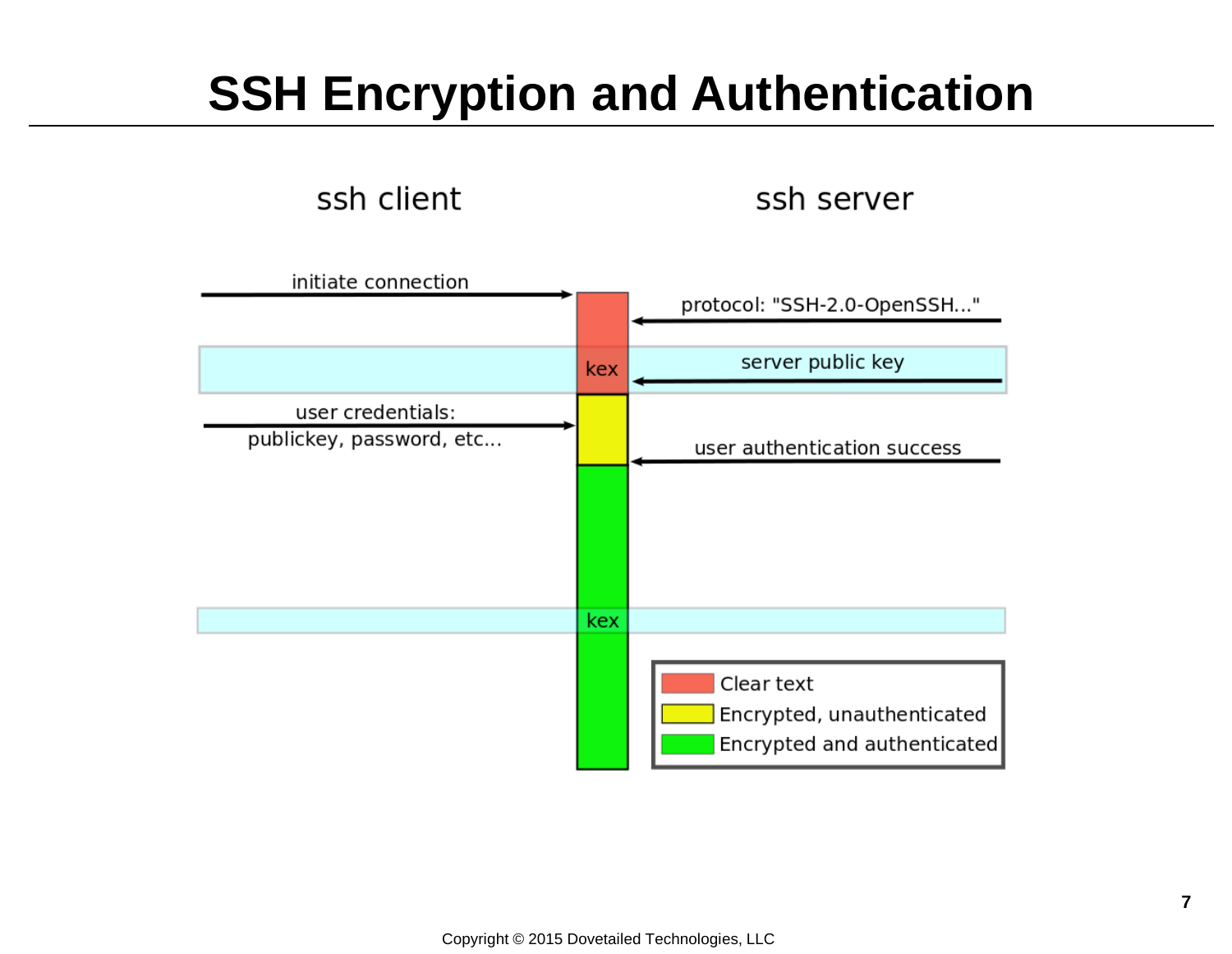### **IBM Ported Tools for z/OS V1.3 – OpenSSH Overview**

- Base upgraded from OpenSSH 5.0p1 to 6.4p1
- ICSF acceleration of CTR mode AES ciphers – CTR mode is now preferred over CBC\*
- New SMF logging detail
- Enabled ssh client to be invoked under TSO/OMVS shell
	- entry of password credentials not permitted
- Relaxed syntax of Identity Key Ring Label
	- double quotes optional when entered from ssh, sftp, or scp command line
- Remains a no-charge z/OS product; normal IBM support

\*http://www.kb.cert.org/vuls/id/958563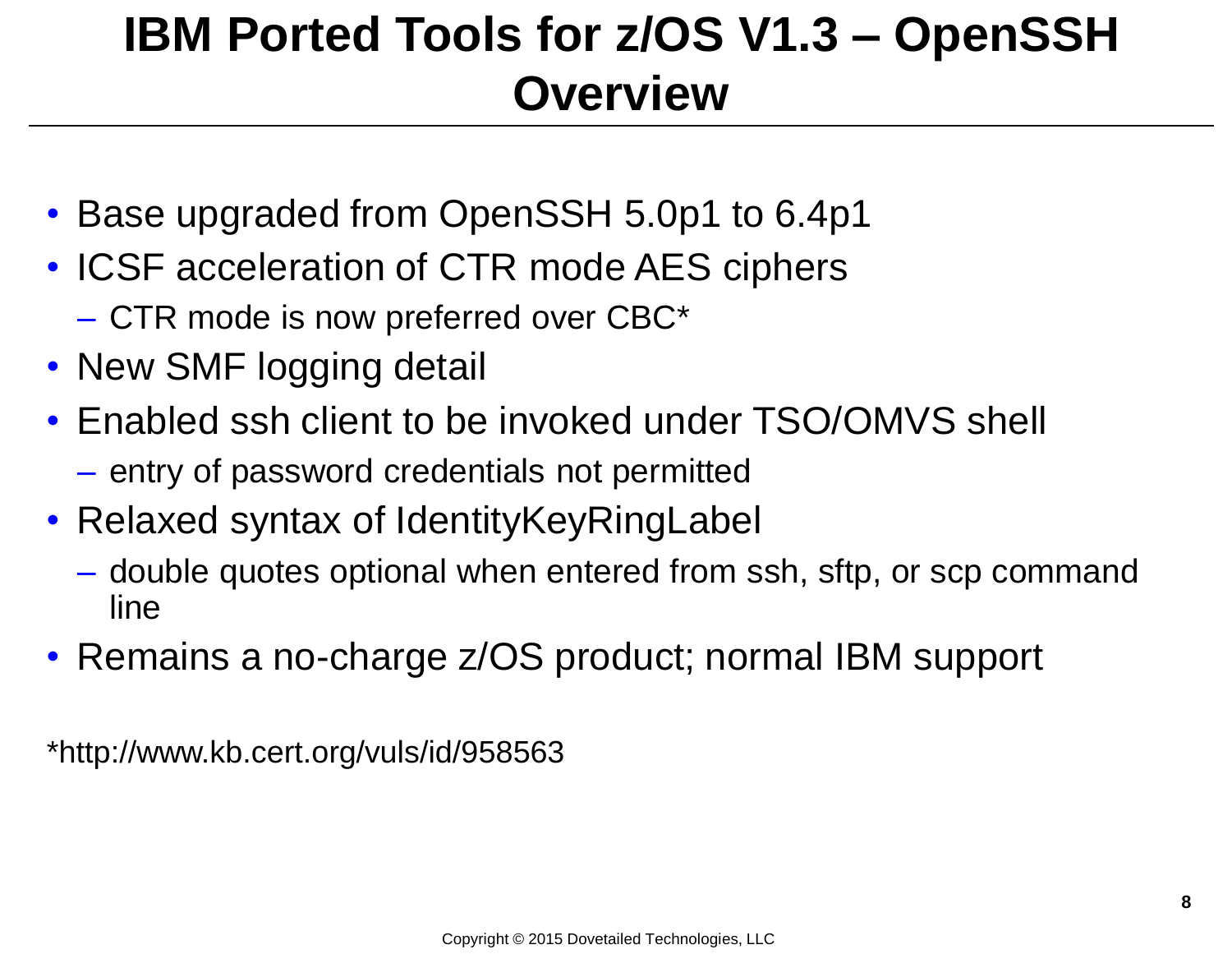#### **IBM Ported Tools for z/OS V1.3 – OpenSSH Product Notes**

- New release (HOS1130) installs over the previous release (HOS1120)
- HOS1130 is supported on z/OS 1.13 and later
- HOS1120 supported through z/OS V2R1, but withdrawn from marketing at HOS1130 GA.
- /dev/random is now **required** HOS1130 will not run without ICSF active!

• Verifying version **\$ ssh -V** OpenSSH\_6.4p1, OpenSSL 1.0.1c 10 May 2012

#### **\$ /usr/sbin/sshd -d -t**

…

debug1: sshd version OpenSSH\_6.4p1, OpenSSL 1.0.1c 10 May 2012

**9**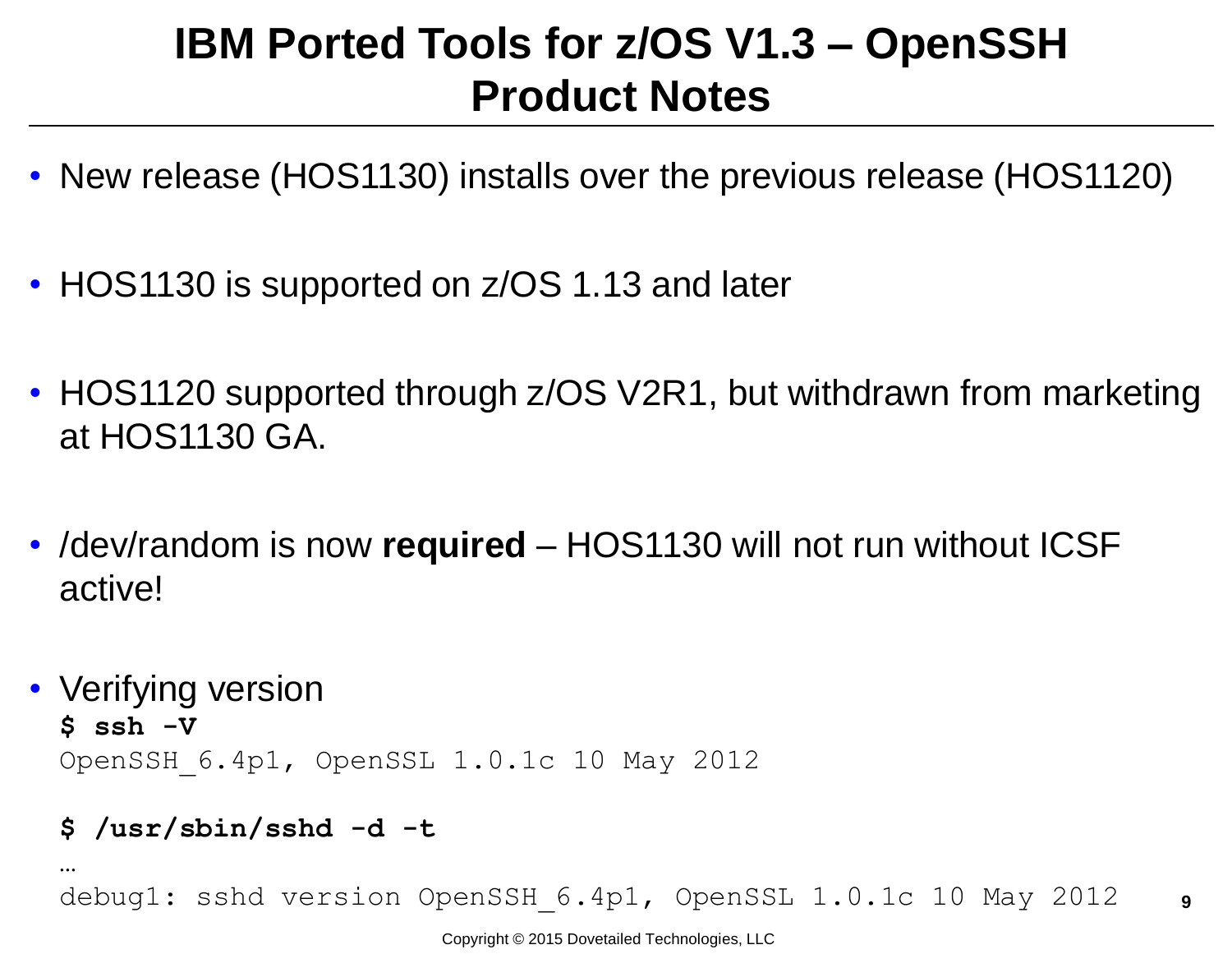### **Future Direction**

- OpenSSH is planned to be provided as a base element in z/OS V2.2
- "IBM plans to add OpenSSH to z/OS and enhance it by providing Kerberos support, which is designed to enable single sign-on from Microsoft™ Windows™ domains, and also to leverage the capabilities of IBM zEnterprise Data Compression (zEDC)."
	- IBM Software Announcement: ZP15-0006, January 14, 2015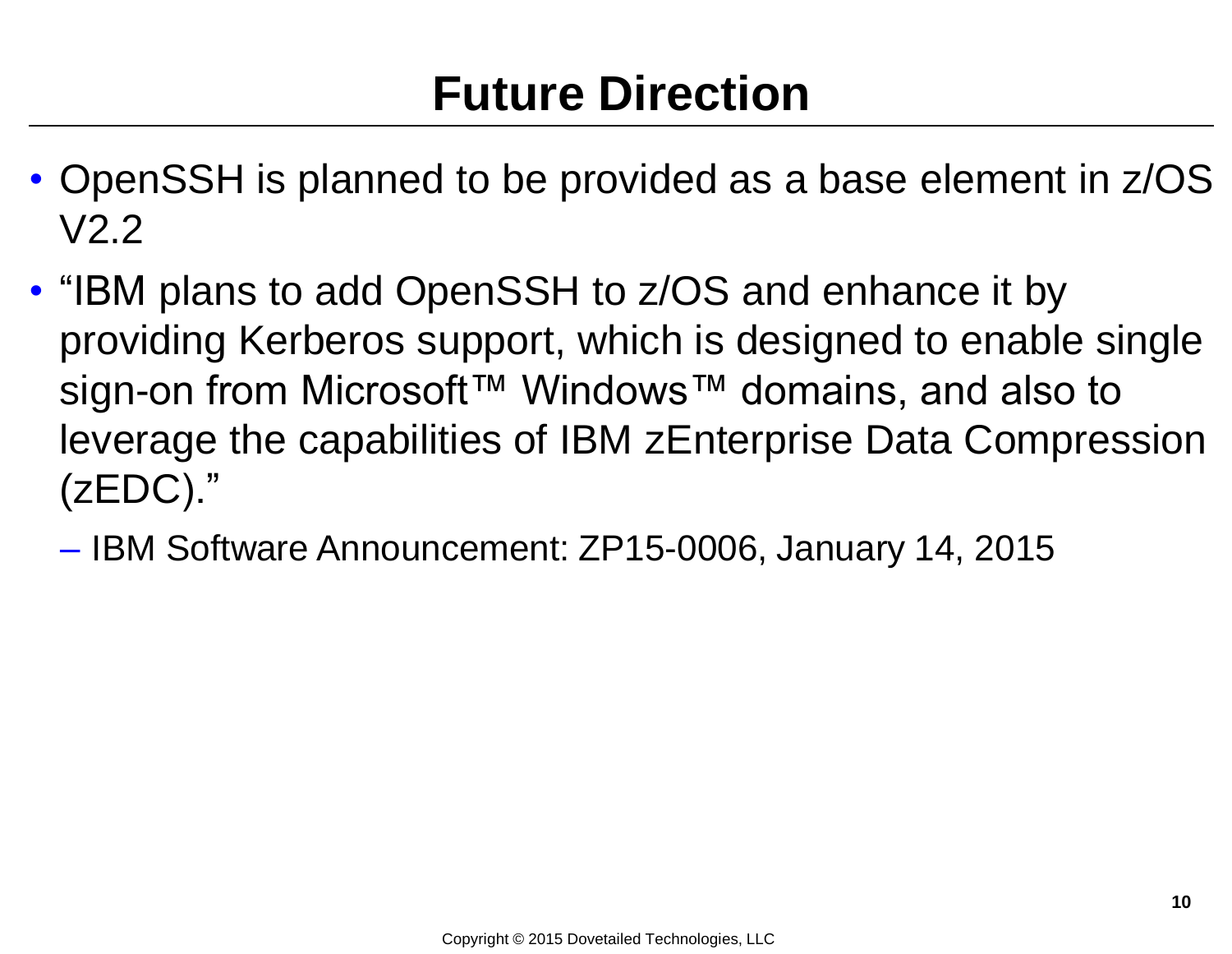• Key Exchange algorithms can now be specified (-oKexAlgorithms)

```
diffie-hellman-group1-sha1, 
diffie-hellman-group14-sha1, 
diffie-hellman-group-exchange-sha1,
diffie-hellman-group-exchange-sha256,
ecdh-sha2-nistp256, 
ecdh-sha2-nistp384, 
ecdh-sha2-nistp521
```
• NIST Elliptic-curve algorithms added

**Note:** new algorithms **highlighted**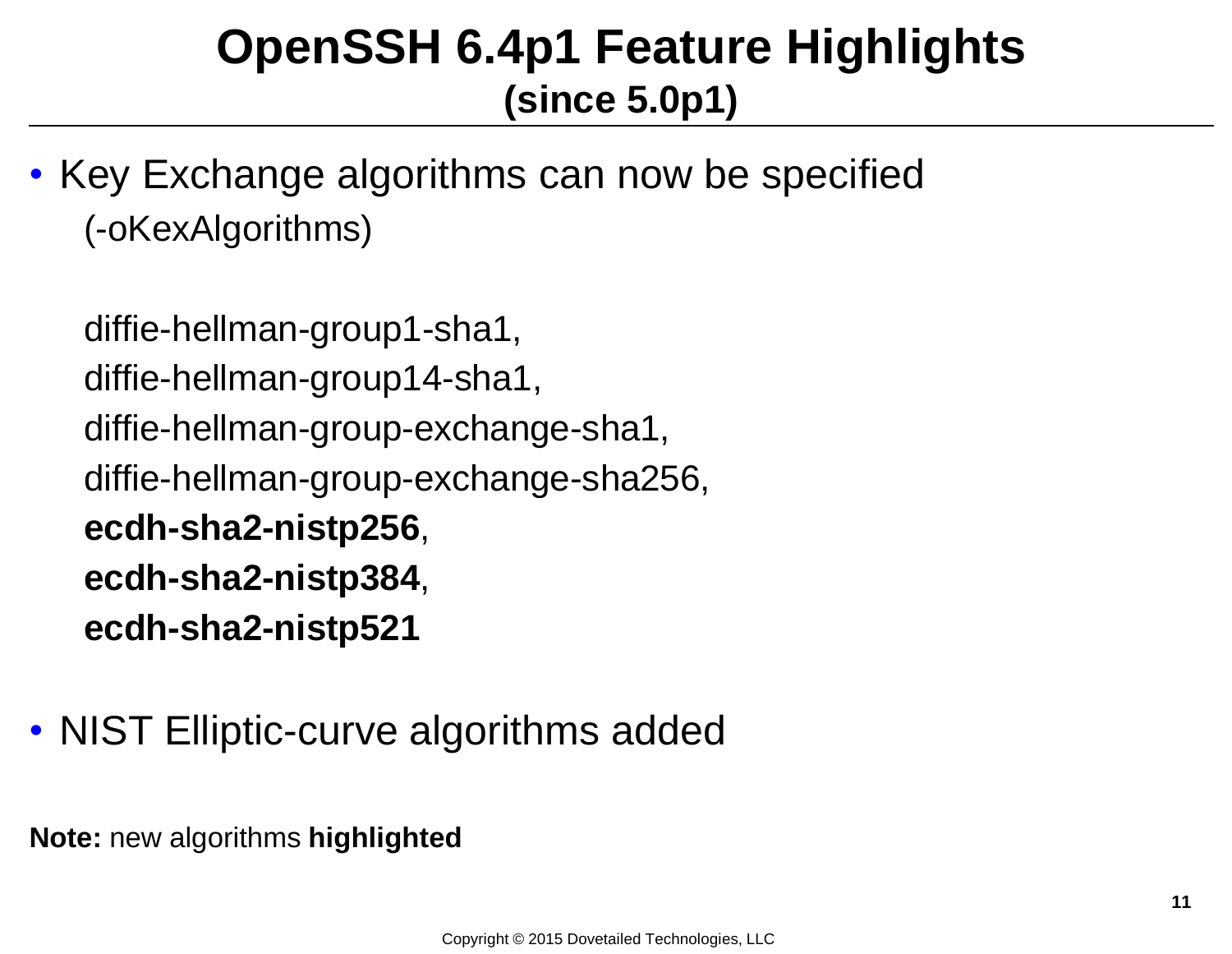• Key Algorithms – used for ssh host (server) or user keys

ssh-rsa,ssh-dss, **ecdsa-sha2-nistp256,ecdsa-sha2-nistp384,ecdsa-sha2-nistp521, ssh-rsa-cert-v01@openssh.com, ssh-dss-cert-v01@openssh.com, ecdsa-sha2-nistp256-cert-v01@openssh.com, ecdsa-sha2-nistp384-cert-v01@openssh.com, ecdsa-sha2-nistp521-cert-v01@openssh.com, ssh-rsa-cert-v00@openssh.com, ssh-dss-cert-v00@openssh.com**

- NIST Elliptic-curve DSA w/ SHA-2 algorithms added
- OpenSSH "certificates" added (more later)

**Notes:** new algorithms **highlighted ,**non-standard non-RFC names have "@openssh.com"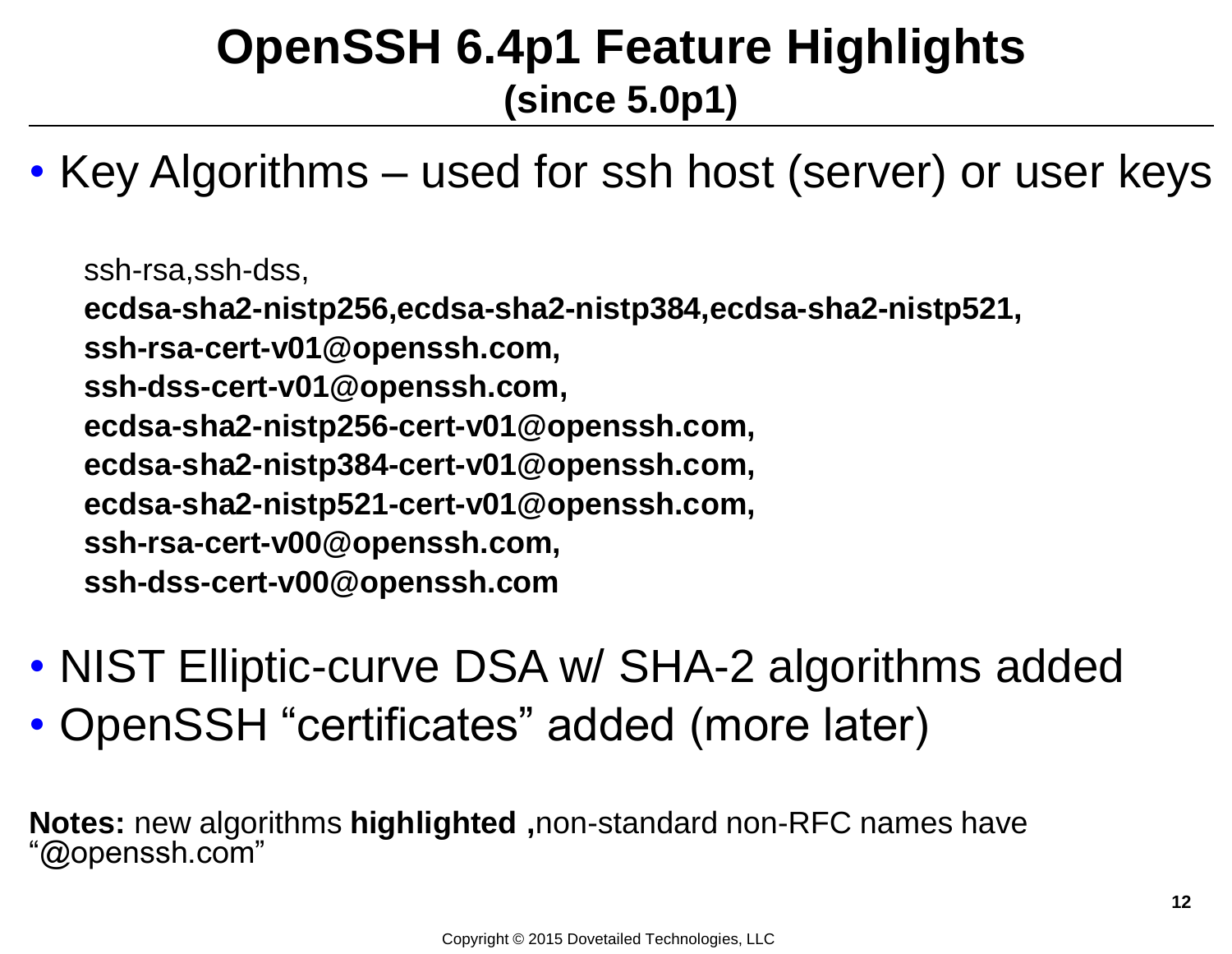• Cipher algorithms – default preference order shown

aes128-ctr\*\*,aes192-ctr\*\*,aes256-ctr\*\*,arcfour256,arcfour128, **aes128-gcm@openssh.com,aes256-gcm@openssh.com,** aes128-cbc\*,3des-cbc\*,blowfish-cbc,cast128-cbc,aes192-cbc\*, aes256-cbc\*,arcfour,rijndael-cbc@lysator.liu.se\*

- AES GCM (Galois/Counter Mode) ciphers added to OpenSSH – Function as both Cipher and HMAC in one
- AES CTR mode ICSF support has been added to HOS1130
	- Accelerates the most widely used OpenSSH Ciphers

**Note:** new algorithms **highlighted,** ICSF support noted with "\*" or "\*\*"(new)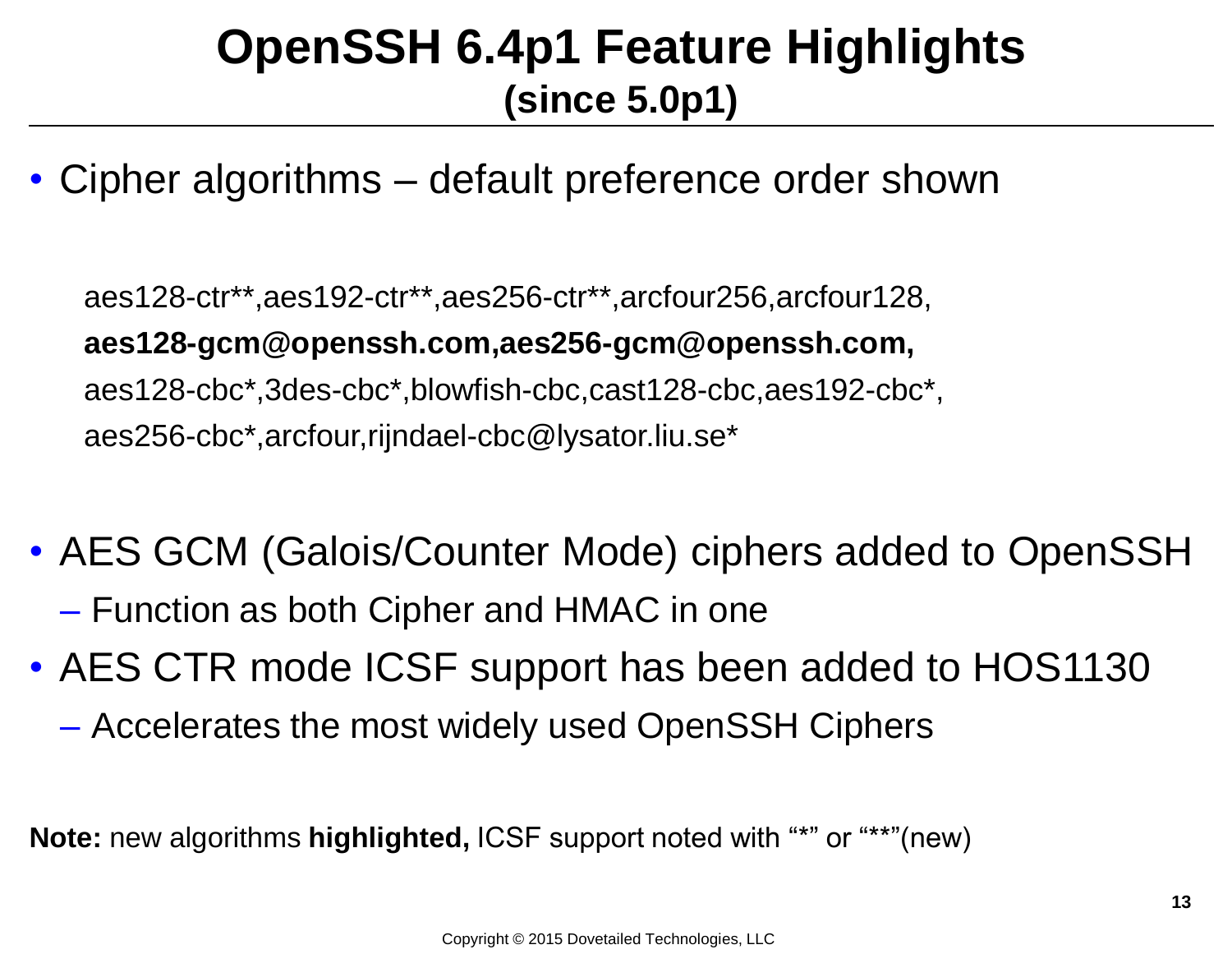#### • MAC algorithms – default preference order shown

**hmac-md5-etm@openssh.com\*,hmac-sha1-etm@openssh.com\*, umac-64-etm@openssh.com,umac-128-etm@openssh.com, hmac-sha2-256-etm@openssh.com\*\*,hmac-sha2-512-etm@openssh.com\*\*,** hmac-ripemd160-etm@openssh.com\*, **hmac-sha1-96-etm@openssh.com\*,hmac-md5-96-etm@openssh.com\*,** hmac-md5\*,hmac-sha1\*, **umac-64@openssh.com,umac-128@openssh.com,hmac-sha2-256\*\*,hmac-sha2-512\*\*,** hmac-ripemd160\*,hmac-ripemd160@openssh.com\*,hmac-sha1-96\*,hmac-md5-96\*

- SHA-2 algorithm added (with ICSF support)
- UMAC algorithm support added
- "-etm@openssh.com" algorithms are **not** new algorithms!

They are variants that indicate that the MAC is calculated **after** encryption ("Encrypt-then-MAC") rather than the other way around. The community now considers this more secure (in theory).

**Note:** new algorithms **highlighted,** ICSF support noted with "\*" or "\*\*"(new)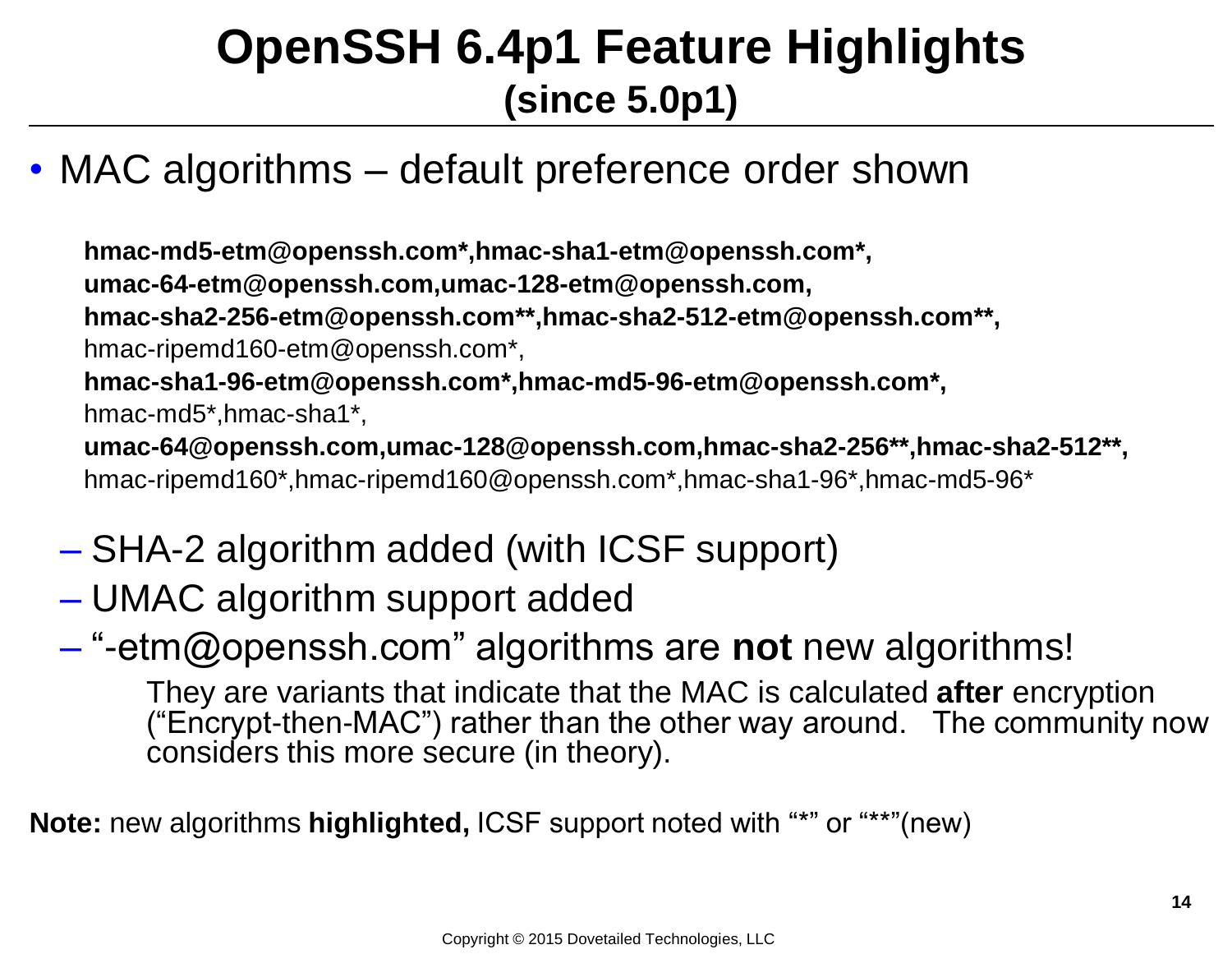- Dynamic port assignment for remote port forwarding
	- ssh -R 0:host:port
	- A remote port of "0" can be specified in which case a dynamic port will be assigned on the server.
	- The client will report a message with the specific ephemeral port assigned.
- More flexibility in configuration files
	- Match blocks have more criteria and can include more options within the block.
- Support for public key (user and host) certificates
	- These are not X.509 certificates, but a simpler implementation that is unique to OpenSSH.
		- A single key ("CA key") may sign (vouch for) the public keys of many users or servers. If a host or user trusts the CA public key, then it implicitly accepts the keys that have been signed by it.
	- For more information, see the User's Guide / man page for the ssh-keygen command.
	- These have been available for a few years, but are not widely used.
	- No z/OS Key Ring support for these or their associated keys.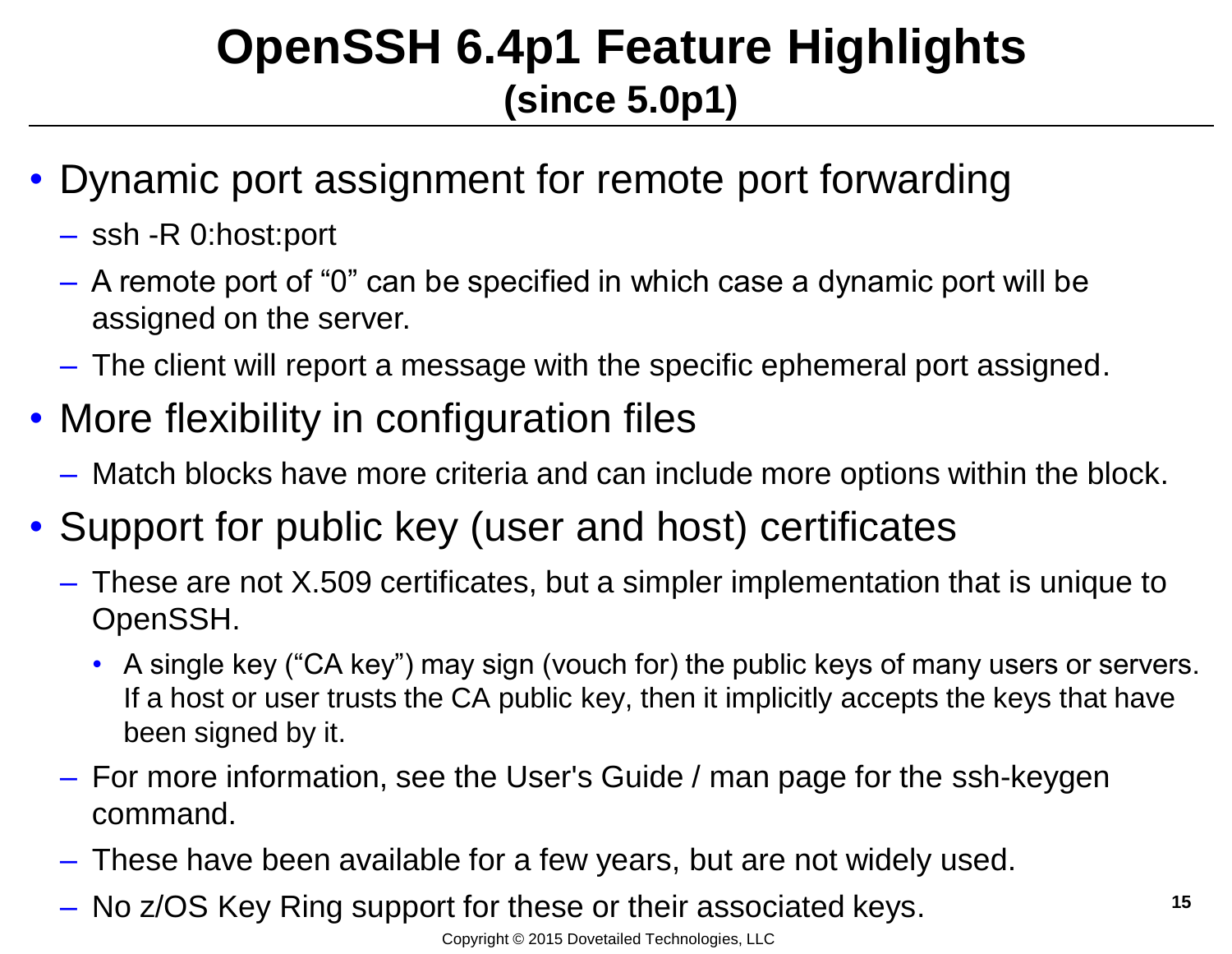- Multi factor authentication methods
	- The server may specify that more than one authentication method is required for a/all user(s). For example:
	- AuthenticationMethods publickey,password publickey,publickey
- SFTP enhancements
	- Support for recursive file transfer in a directory tree (get/put -r)
	- sftp server read-only mode
	- sftp "df" command displays file system attributes
	- improved performance of directory listings
	- "ls -h" option human readable file attribute units
	- *No* sftp support for MVS datasets, spool files, etc.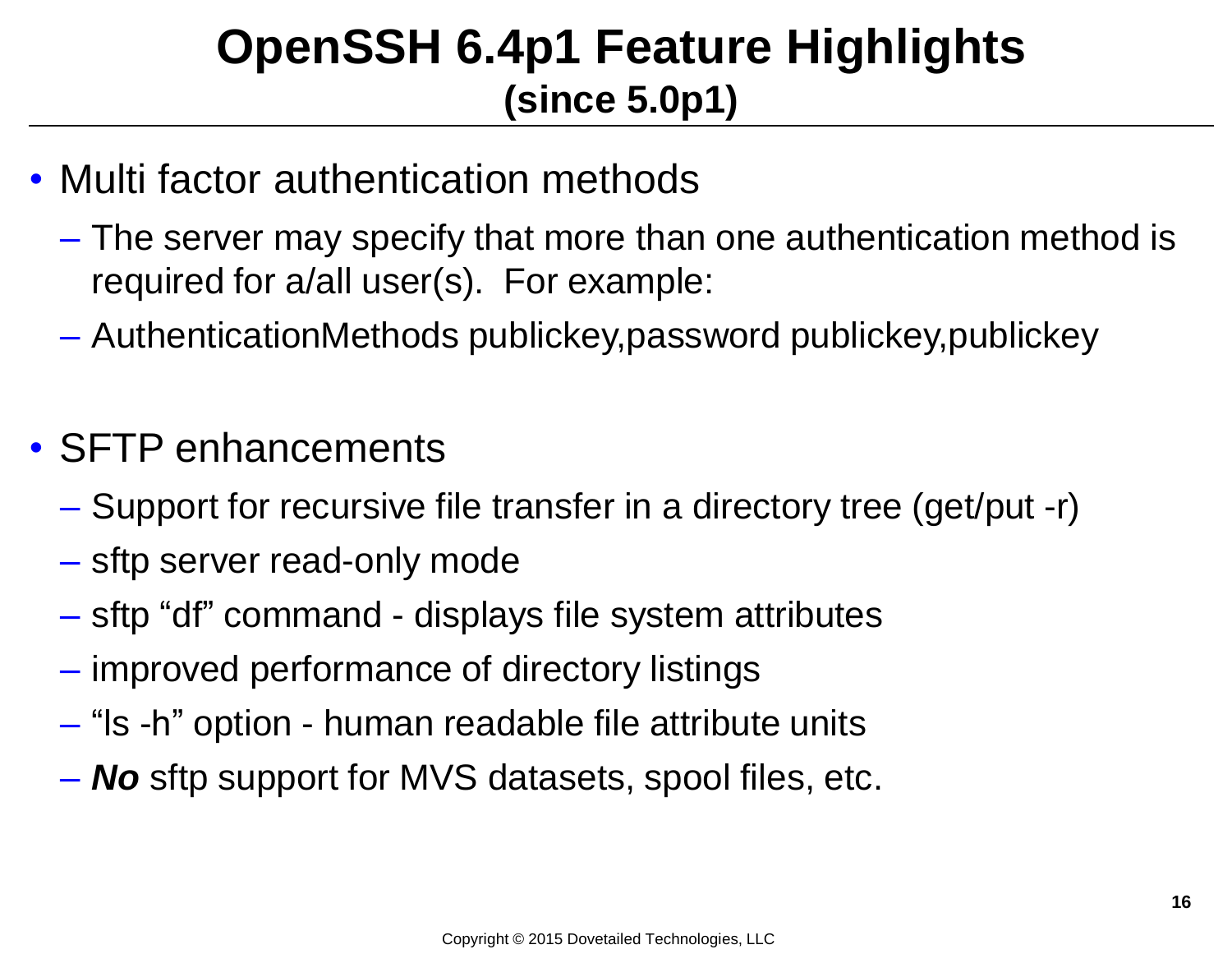# **New SMF type 119 records for OpenSSH**

- Two new SMF 119 records were added:
	- type 94(x'5D') Client connection started record
	- type 95(x'5E') Server connection started record
- If SMF recording is configured, these records will be written just after the user has been authenticated by the server.
	- in zos\_ssh\_config / zos\_sshd\_config
- The content of these records is identical, and a subset of other 119 SSH records:
	- standard SMF 119 header
	- common 119 TCP/IP identification section
	- SSH common security section (identifies which algorithm(s) were used)
- BPX.SMF permission is now required for ssh client users if SMF recording is enabled, since the **ssh** command is not APF authorized.
- C-level mapping macros in /samples/ssh\_smf.h and the assembler mapping macros in SYS1.MACLIB(FOTSMF77) have been updated.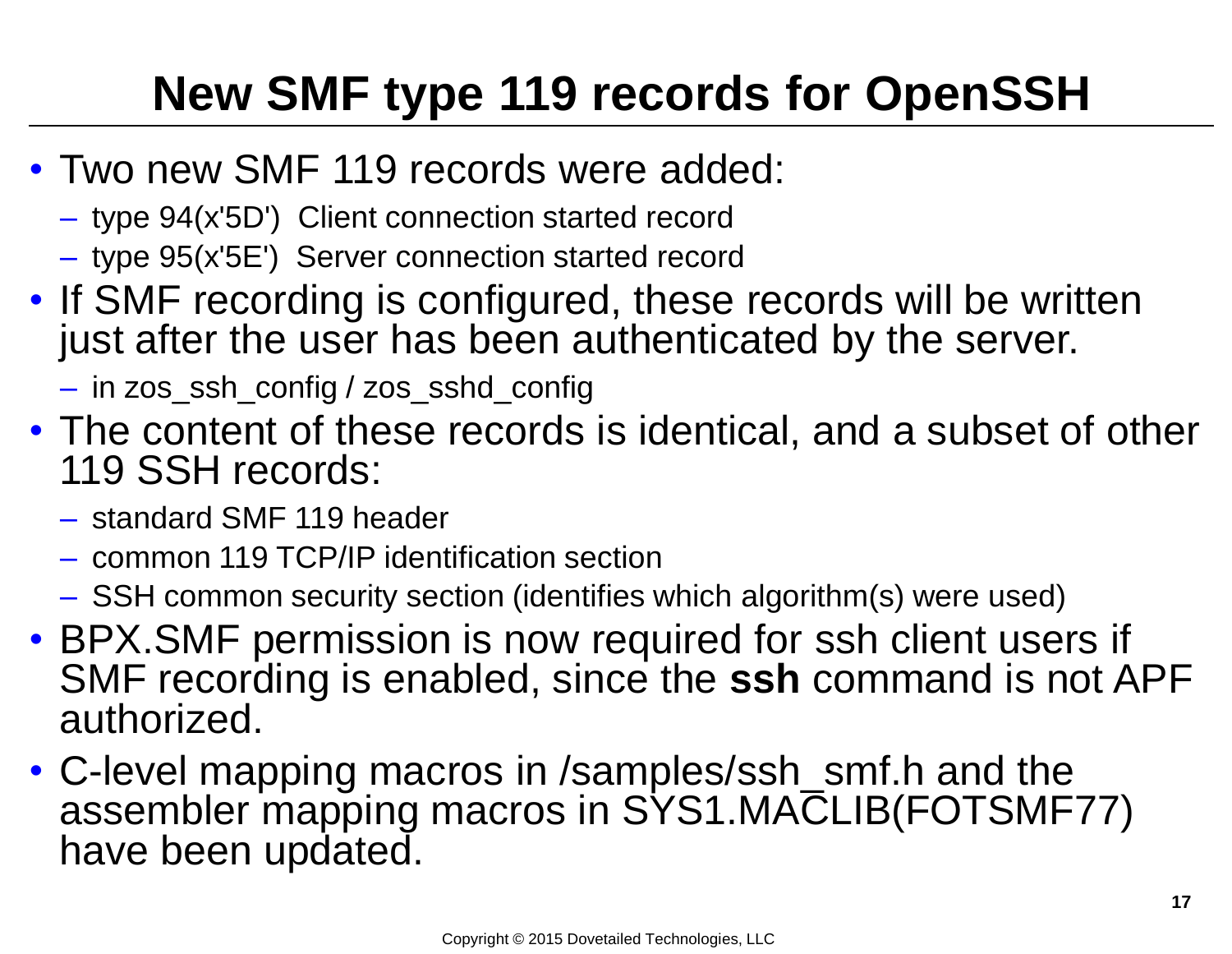#### **Migration Considerations Config Files**

- Customers with prior releases should review their configuration files to determine applicability of new features. Many new configuration options have been added through OpenSSH 6.4, and defaults for others have been changed.
	- ssh\_config
	- sshd\_config
	- zos\_ssh\_config
	- zos\_sshd\_config
- As in previous releases, protocol 1 is disabled by default.
- RhostsAuthenticaion (protocol 1 only) was removed in OpenSSH 3.7 and is no longer supported. RhostsRSAAuthentication may be used as a more secure alternative.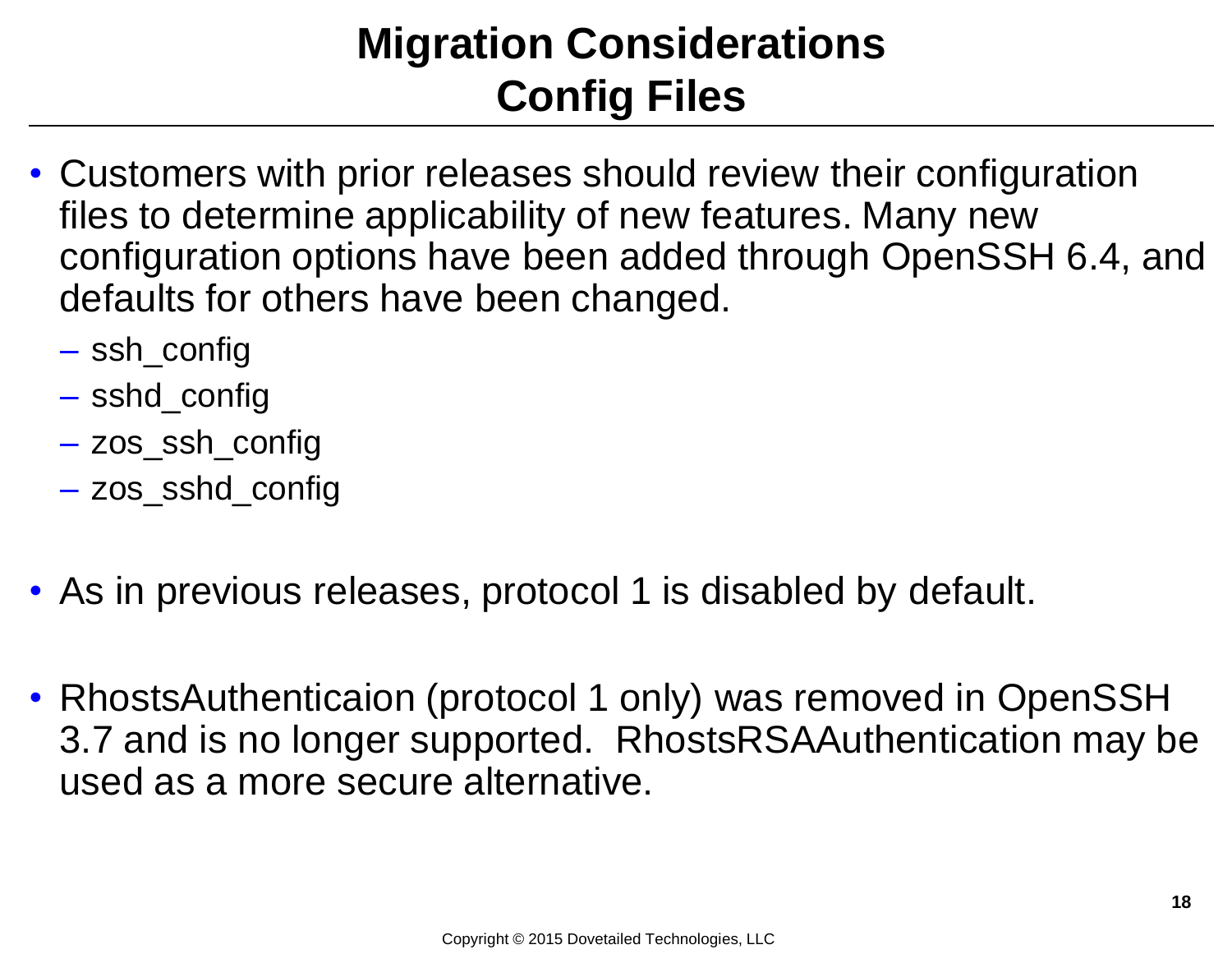#### **Migration Considerations SFTP**

- OpenSSH 6.4 changes sftp so that non-error messages are not printed to stdout if running a batch file (-b).
	- In effect, the -q (quiet mode) option is turned on with -b and cannot be turned off.
	- Since this will impact many customers, it has been changed in HOS1130 so that -b does not force -q.
	- The -q option can be specified in addition to -b. Therefore this is not actually a migration action, but the behavior will not be consistent with other implementations.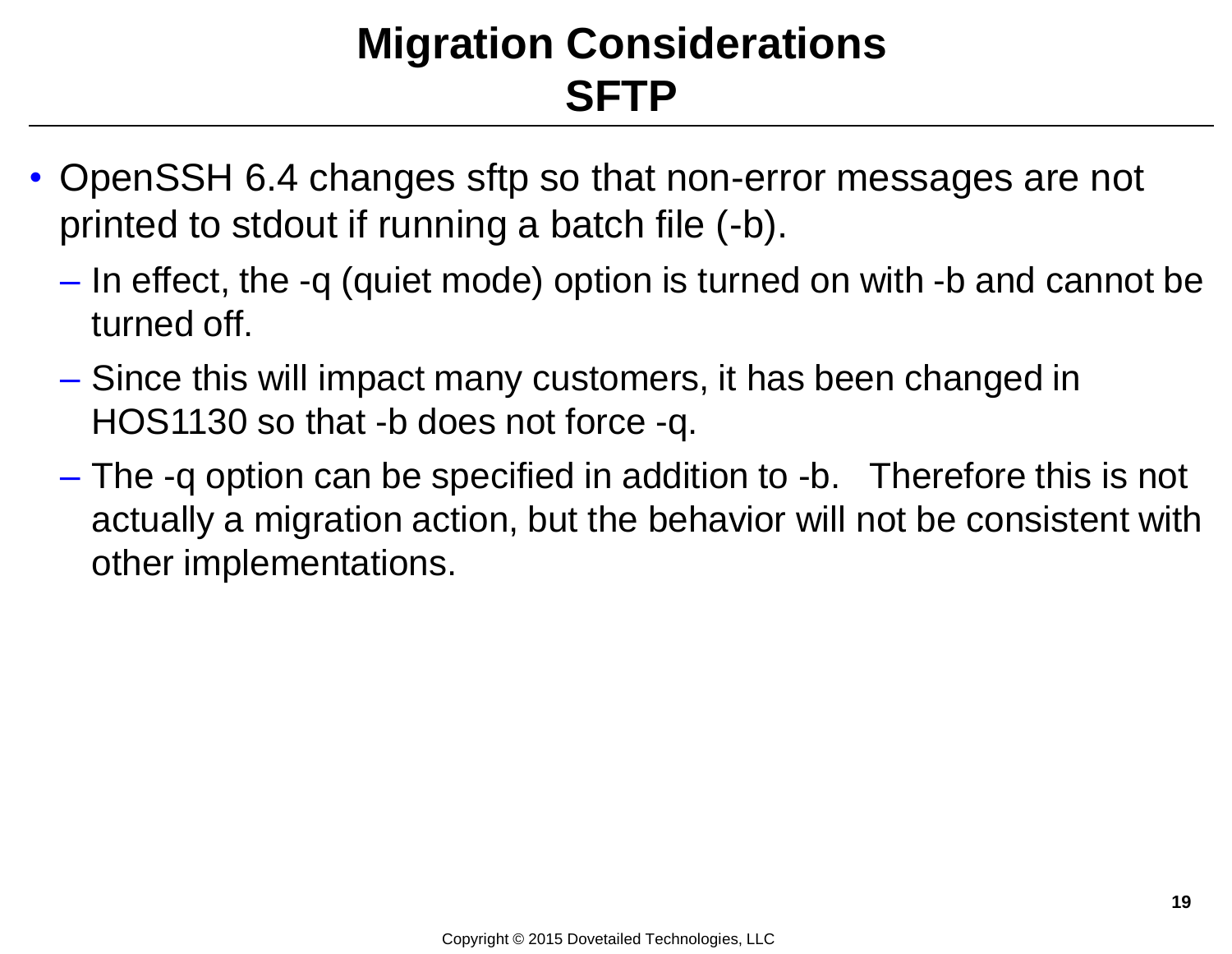#### **Migration Considerations /dev/random**

- In OpenSSH 6.4 no longer supports the use of ssh-rand-helper
- In HOS1130, neither the ssh client or sshd server will run unless the UNIX /dev/random device is working.
	- ICSF support of /dev/random is now **REQUIRED**.
		- Version HCR7780 or later must be installed and running
		- With HCR77A0, a **crypto card is NOT required**!
		- With HCR77A1, CSFRNG check can be skipped by defining resource CSF.CSFSERV.AUTH.CSFRNG.DISABLE IN CLASS XFACILIT
	- $-$  If /dev/random is not available, then ssh/sshd will fail with:

FOTS1949 PRNG is not seeded. Please activate the Integrated Cryptographic Service Facility (ICSF)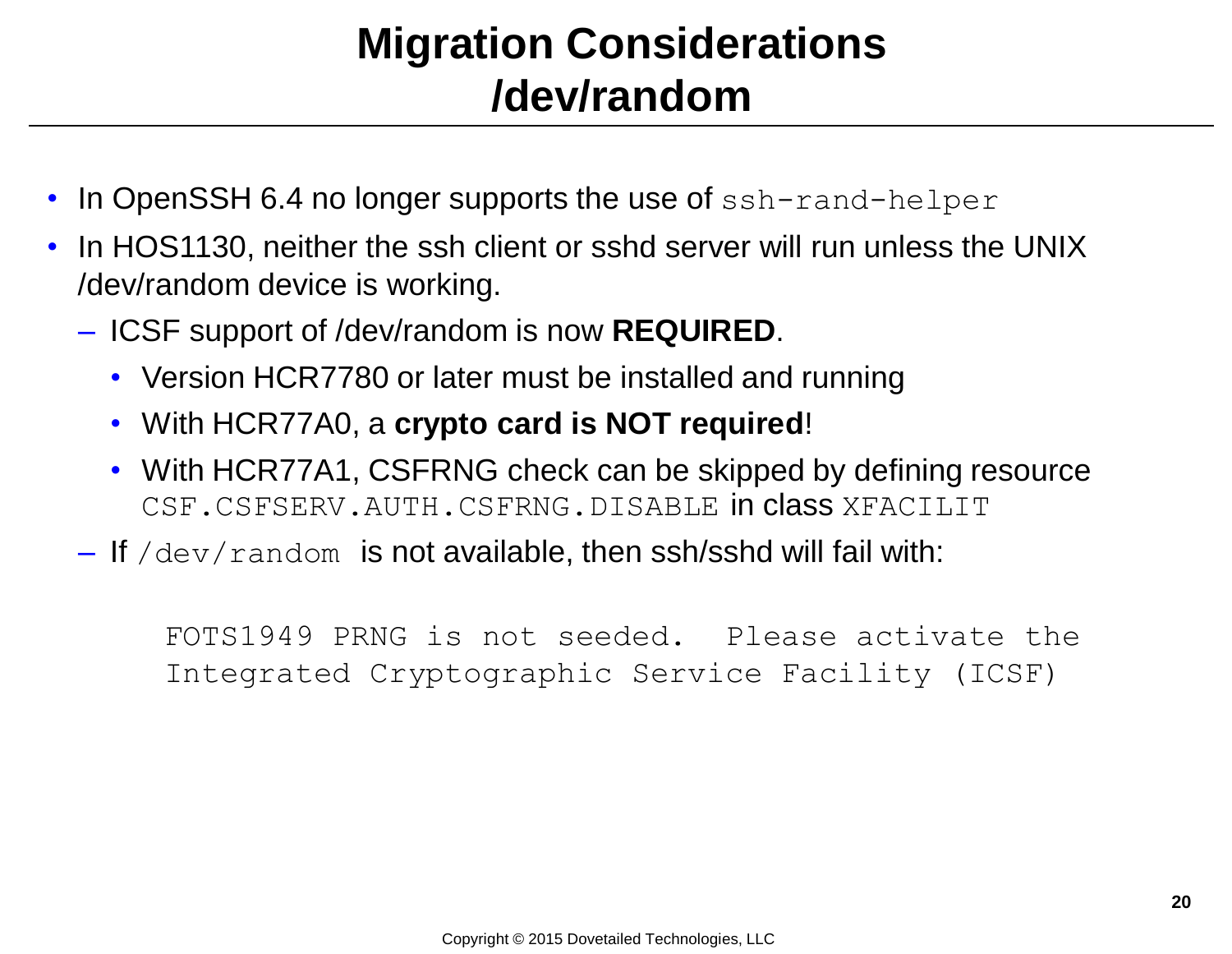The following quidelines are taken from:

IBM Ported Tools OpenSSH - Quick Install Guide <http://dovetail.com/docs/pt-quick-inst/index.html>

• For more information, see also:

IBM Ported Tools for z/OS: OpenSSH <http://www.ibm.com/servers/eserver/zseries/zos/unix/ported/openssh/index.html>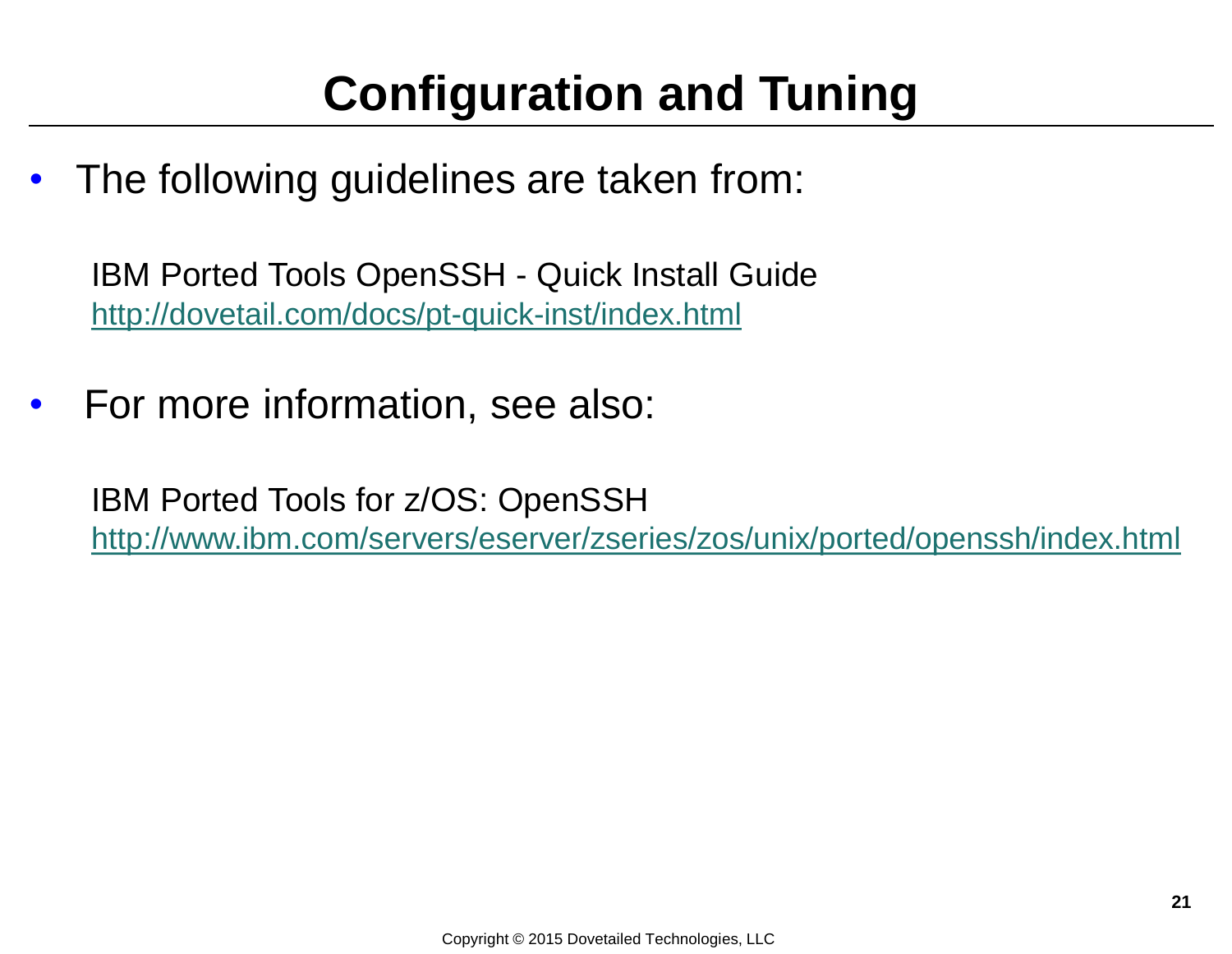# **Using ICSF to enable /dev/random**

- Required for HOS1130
- Need to allow required users access to ICSF CSFRNG service. For most environments, this can be granted to all: RDEFINE CSFSERV CSFRNG UACC(NONE) PERMIT CSFRNG CLASS(CSFSERV) ID(\*) ACCESS(READ) SETROPTS RACLIST(CSFSERV) REFRESH
- You must authorize all userids that use ssh including both **sshd** userids.
- **Note:** With HCR77A1, this can be skipped by defining resource CSF.CSFSERV.AUTH.CSFRNG.DISABLE in class XFACILIT

#### To test (from a normal z/OS user UNIX shell):

\$ head /dev/random | od -x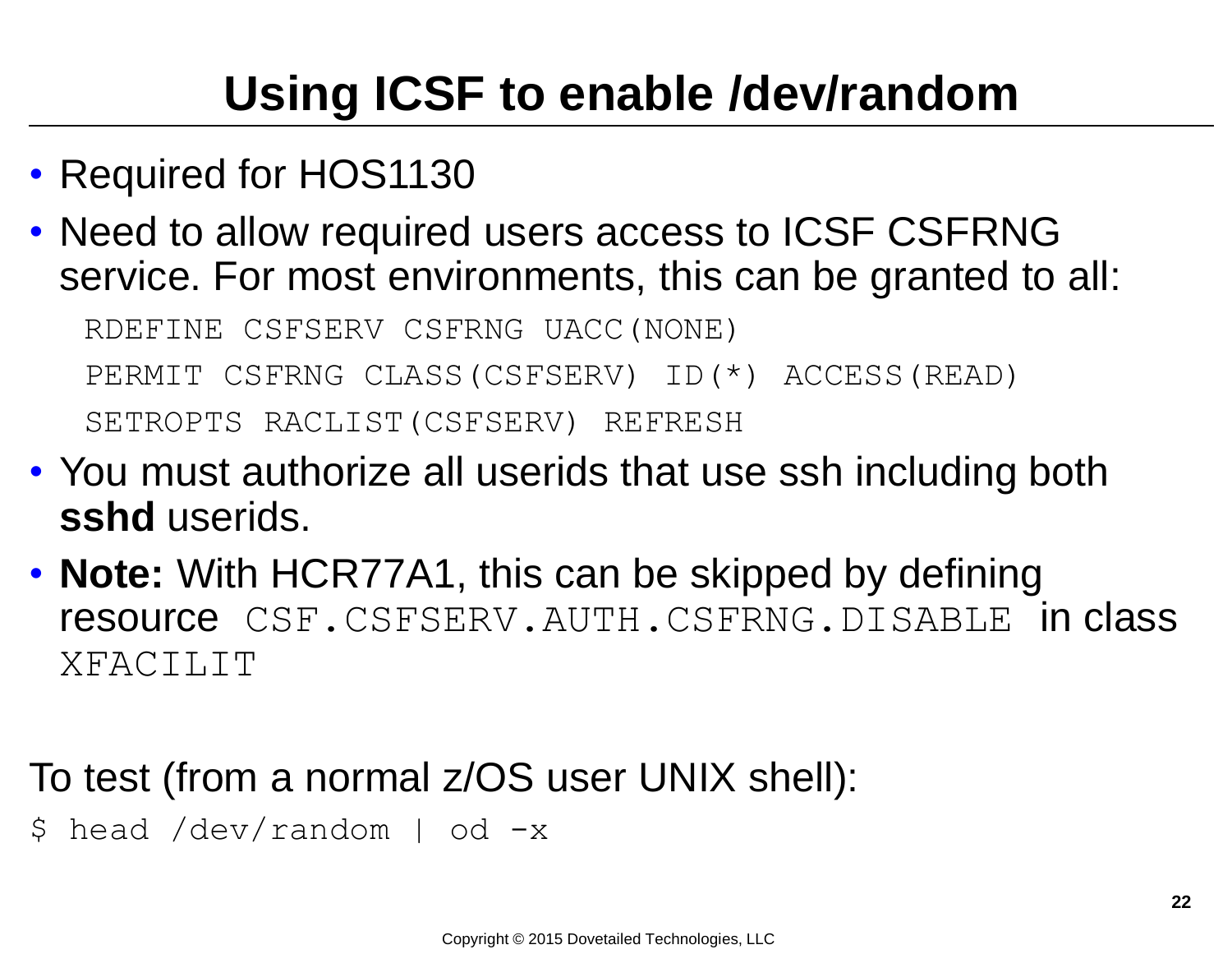- ICSF must be active
- CPACF processor feature 3863
	- free and enabled by default in most countries
- Properly configured, ICSF and CPACF instructions can reduce overall CPU usage by > 50%.
- PTF for APAR OA45548 must be installed to take advantage of AES-CTR mode.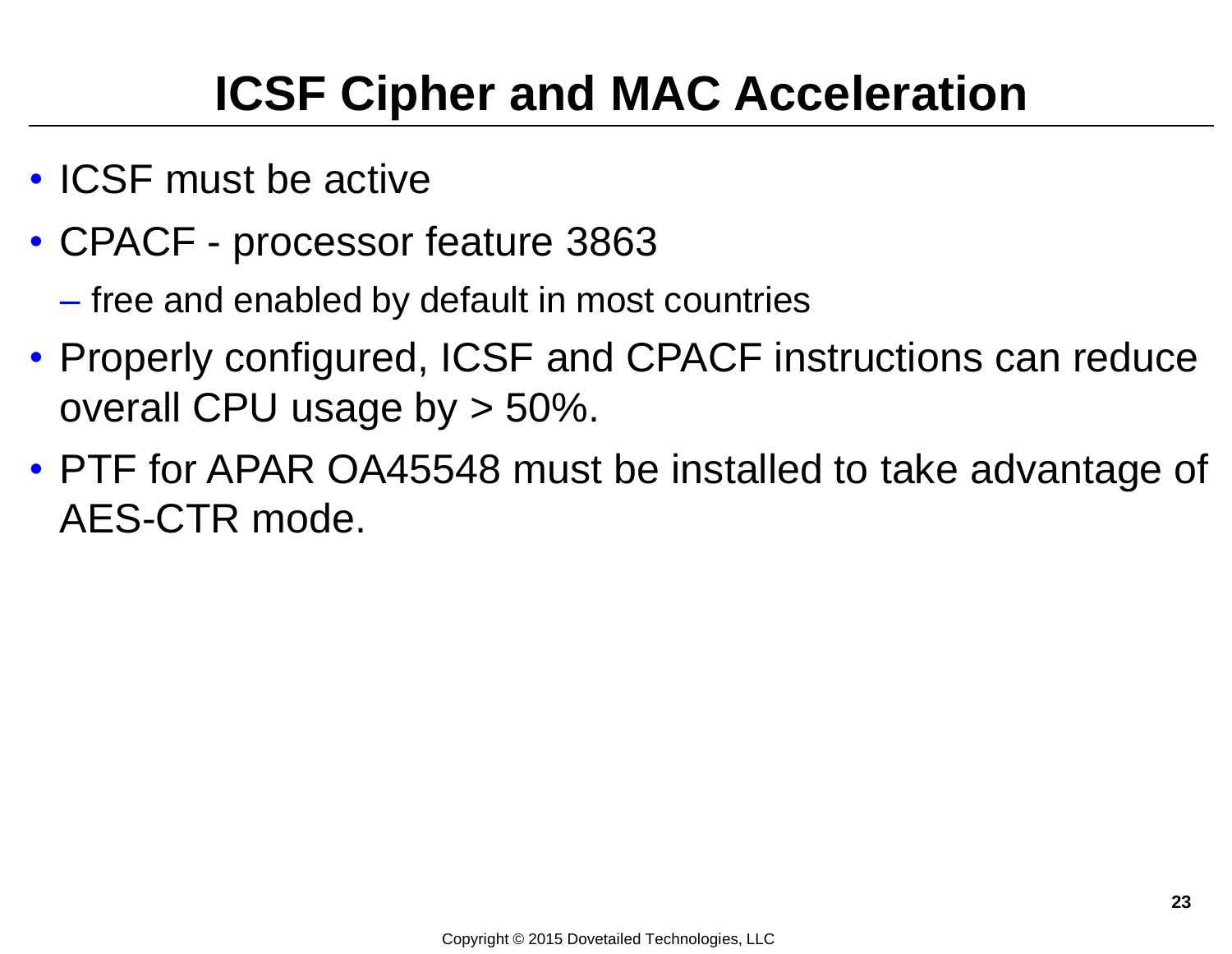- The following CSFSERV profiles control access:
	- CSFIQA ICSF Query Algorithm
	- CSF1TRC PKCS #11 Token record create
	- CSF1TRD PKCS #11 Token record delete
	- CSF1SKE PKCS #11 Secret key encrypt
	- CSF1SKD PKCS #11 Secret key decrypt
	- CSFOWH One-Way Hash Generate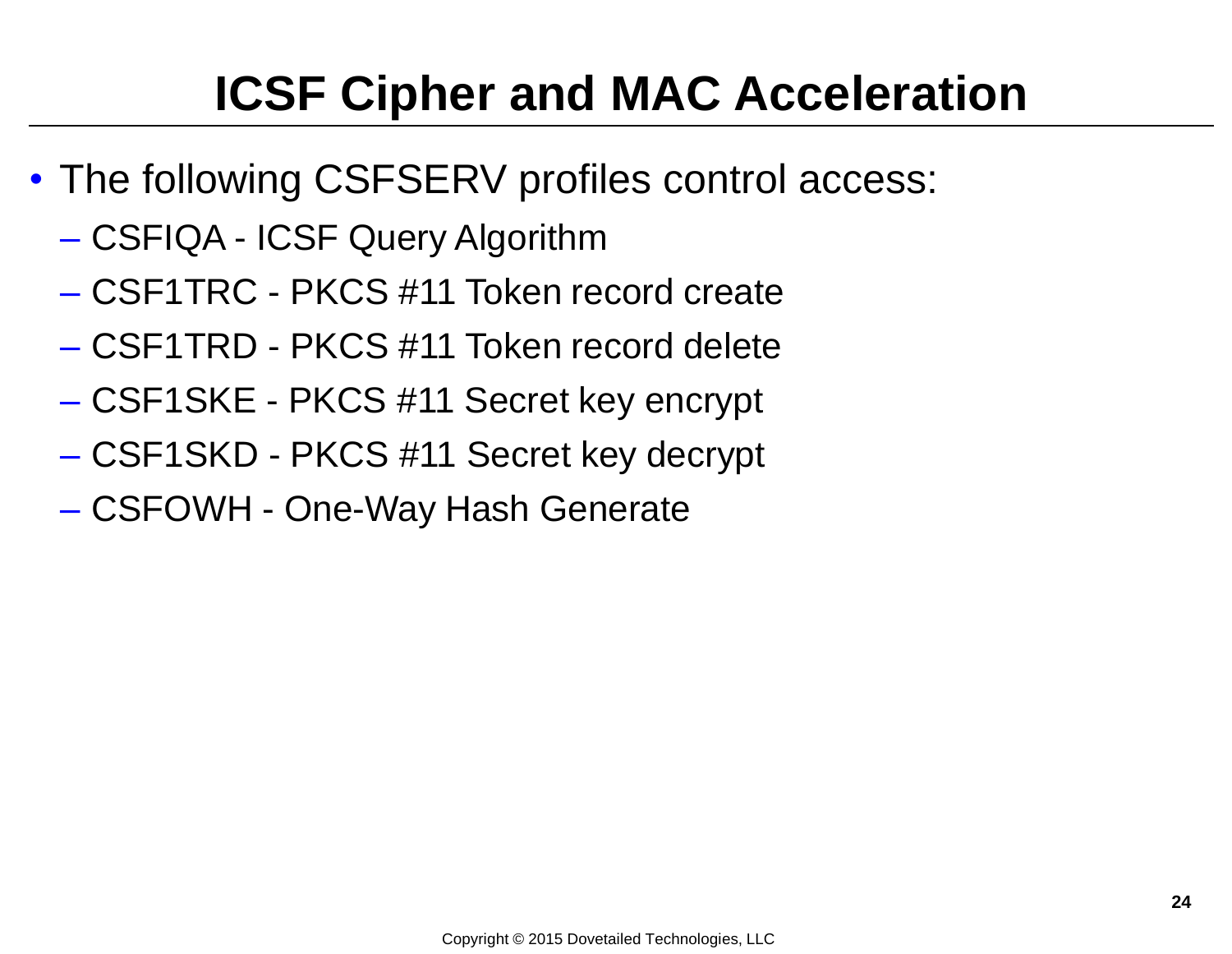RDEFINE CSFIQA CLASS(CSFSERV) UACC(NONE)

RDEFINE CSF1TRC CLASS(CSFSERV) UACC(NONE)

RDEFINE CSF1TRD CLASS(CSFSERV) UACC(NONE)

RDEFINE CSF1SKE CLASS(CSFSERV) UACC(NONE)

RDEFINE CSF1SKD CLASS(CSFSERV) UACC(NONE)

RDEFINE CSFOWH CLASS(CSFSERV) UACC(NONE)

/\* permit all, some users, or a group:  $*/$ 

PERMIT CSFIQA CLASS(CSFSERV) ID(\*) ACCESS(READ)

...

SETROPTS CLASSACT(CSFSERV)

SETROPTS RACLIST(CSFSERV) REFRESH

*Note:* You must authorize all userids that use ssh including both **sshd** userids.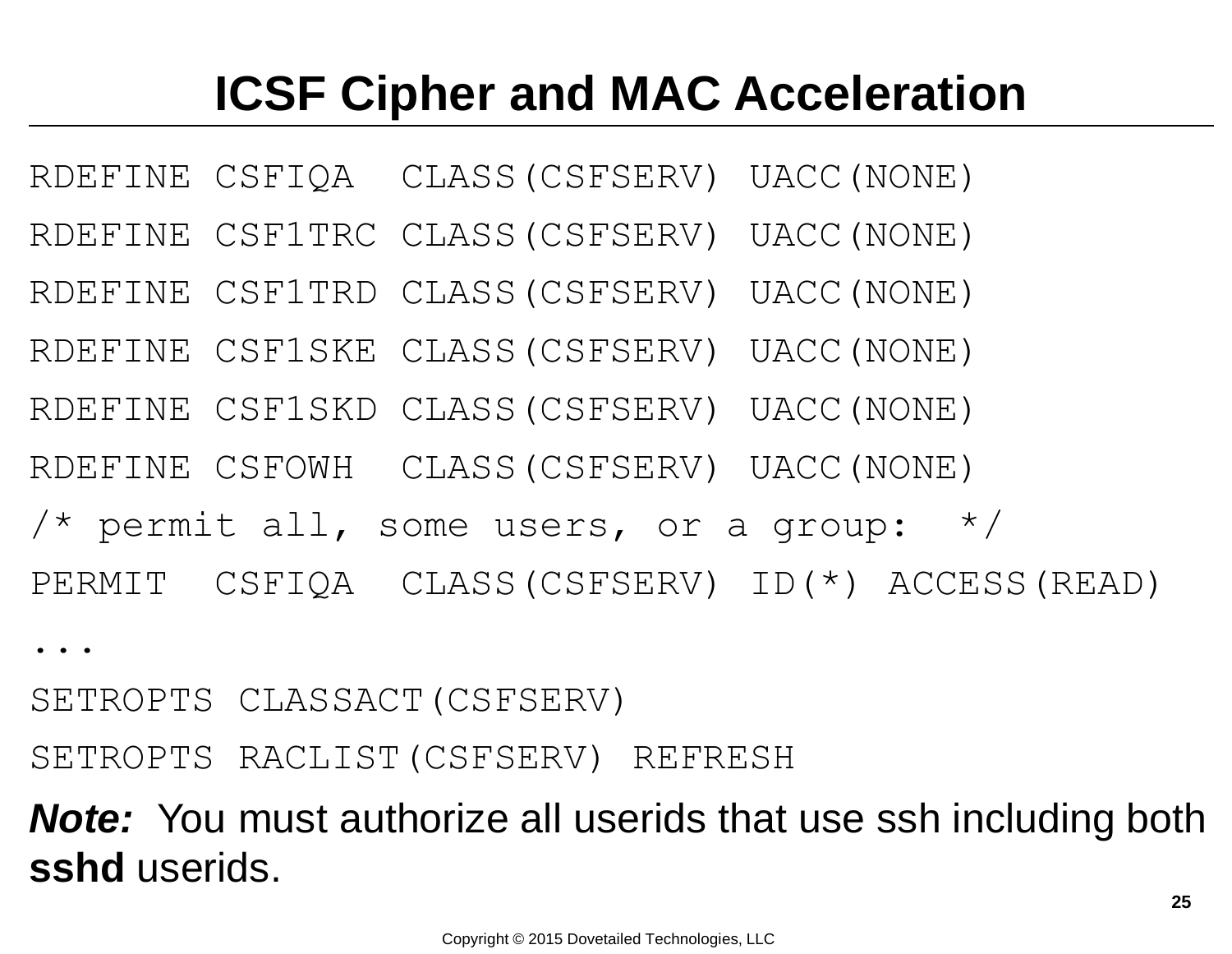- Configuration of sshd config and ssh config Ciphers and MACs options
	- The HOS1130 shipped versions of these files are optimized to choose the best fit with conventional OpenSSH installations along with ICSF acceleration
	- See the guide for information/implications reordering these lists
- Update both z/OS specific configuration files:
	- -/etc/ssh/zos ssh\_config and /etc/ssh/zos\_sshd\_config

# Use either software or ICSF for Ciphers and MACs CiphersSource **any** MACsSource **any**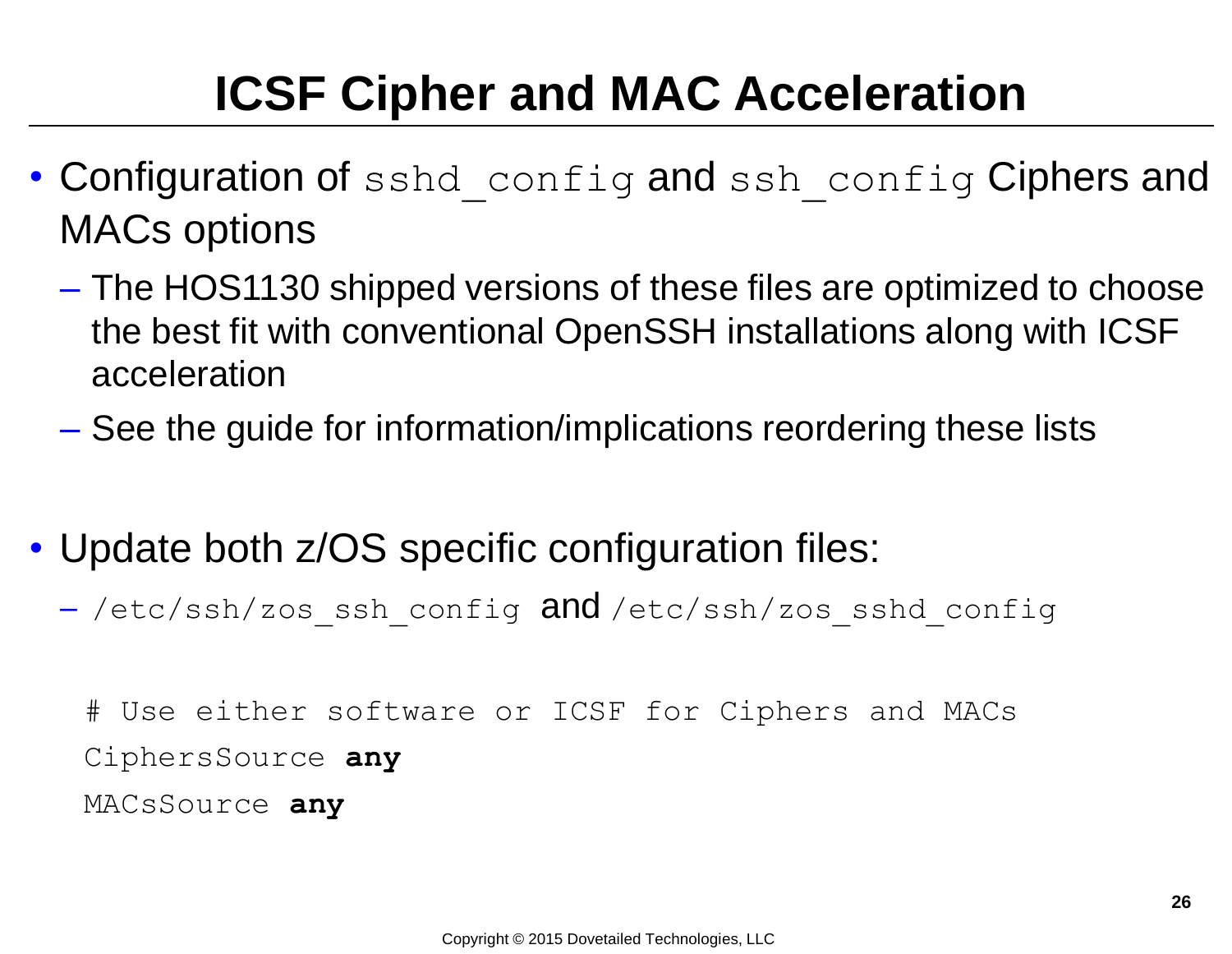### **HCR77A1 performance enhancement option**

RDEFINE CSF.CSFSERV.AUTH.CSFOWH.DISABLE CLASS(XFACILIT) UACC(READ) RDEFINE CSF.CSFSERV.AUTH.CSFRNG.DISABLE CLASS(XFACILIT) UACC(READ) SETROPTS CLASSACT (XFACILIT) SETROPTS RACLIST(XFACILIT) REFRESH

- Defining these profiles in the XFACILIT class will disable SAF/RACF checks for CSFOWH (hash) and CSFRNG (random number) APIs.
- Since ICSF uses CPACF instructions for these anyway (which can't be protected by SAF/RACF), this is usually an acceptable option.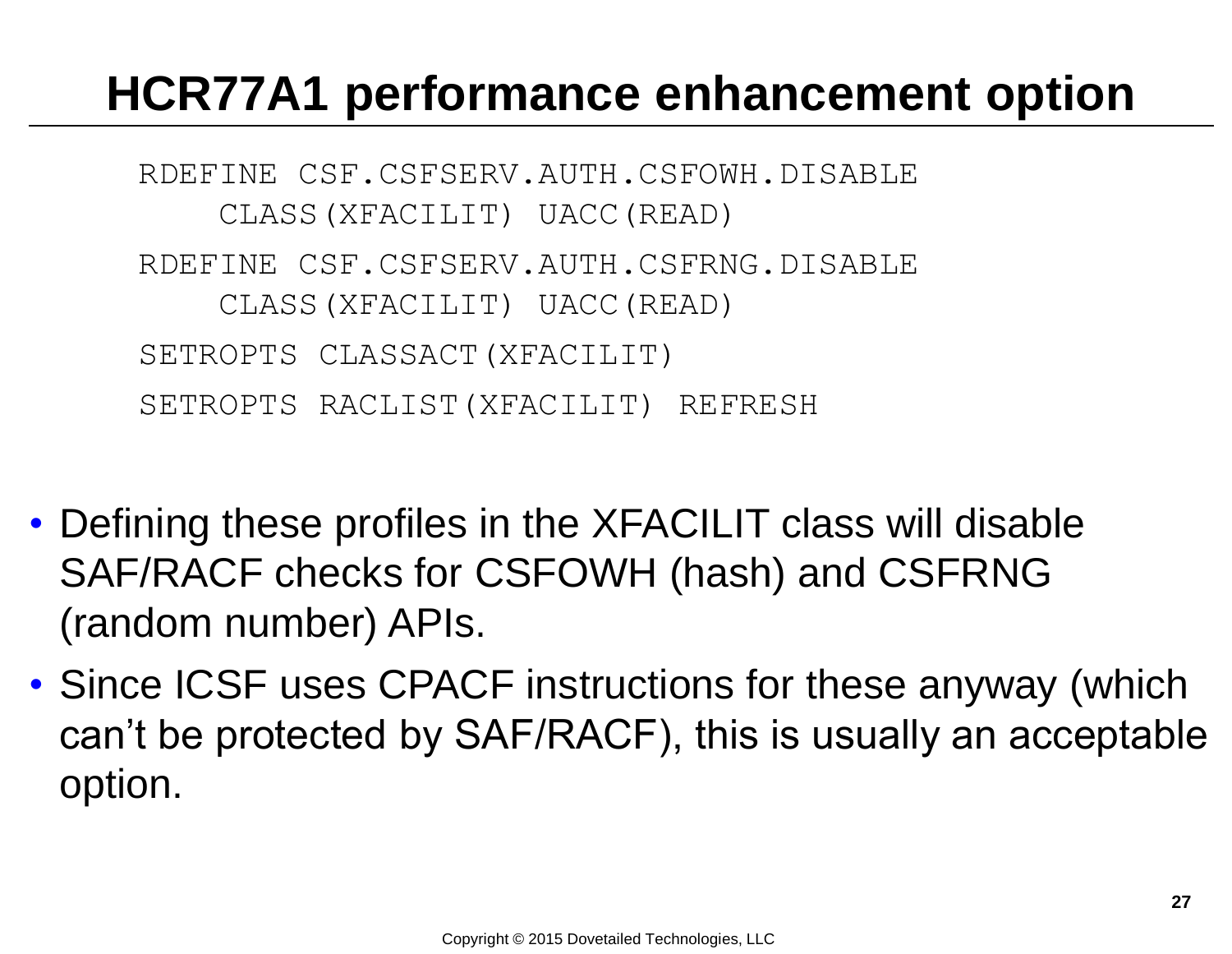• Run the ssh client under TSO OMVS (new feature!) /SYSTEM/home/user> **ssh –vvv [myuser@127.0.0.1](mailto:myuser@127.0.0.1)**

**…**

|             |                                            |     |              |            | debug1: zsshVerifyIcsfSetup: ICSF FMID is 'HCR77A0' |
|-------------|--------------------------------------------|-----|--------------|------------|-----------------------------------------------------|
|             | debug2: ---------------------------------- |     |              |            |                                                     |
|             | debug2: CRYPTO SIZE                        |     | KEY          | SOURCE     |                                                     |
|             | debug2: ----------------------------       |     |              |            |                                                     |
| debug2: AES |                                            | 256 | <b>CLEAR</b> | <b>CPU</b> |                                                     |
| debug2: DES |                                            | 56  | CLEAR        | CPU        |                                                     |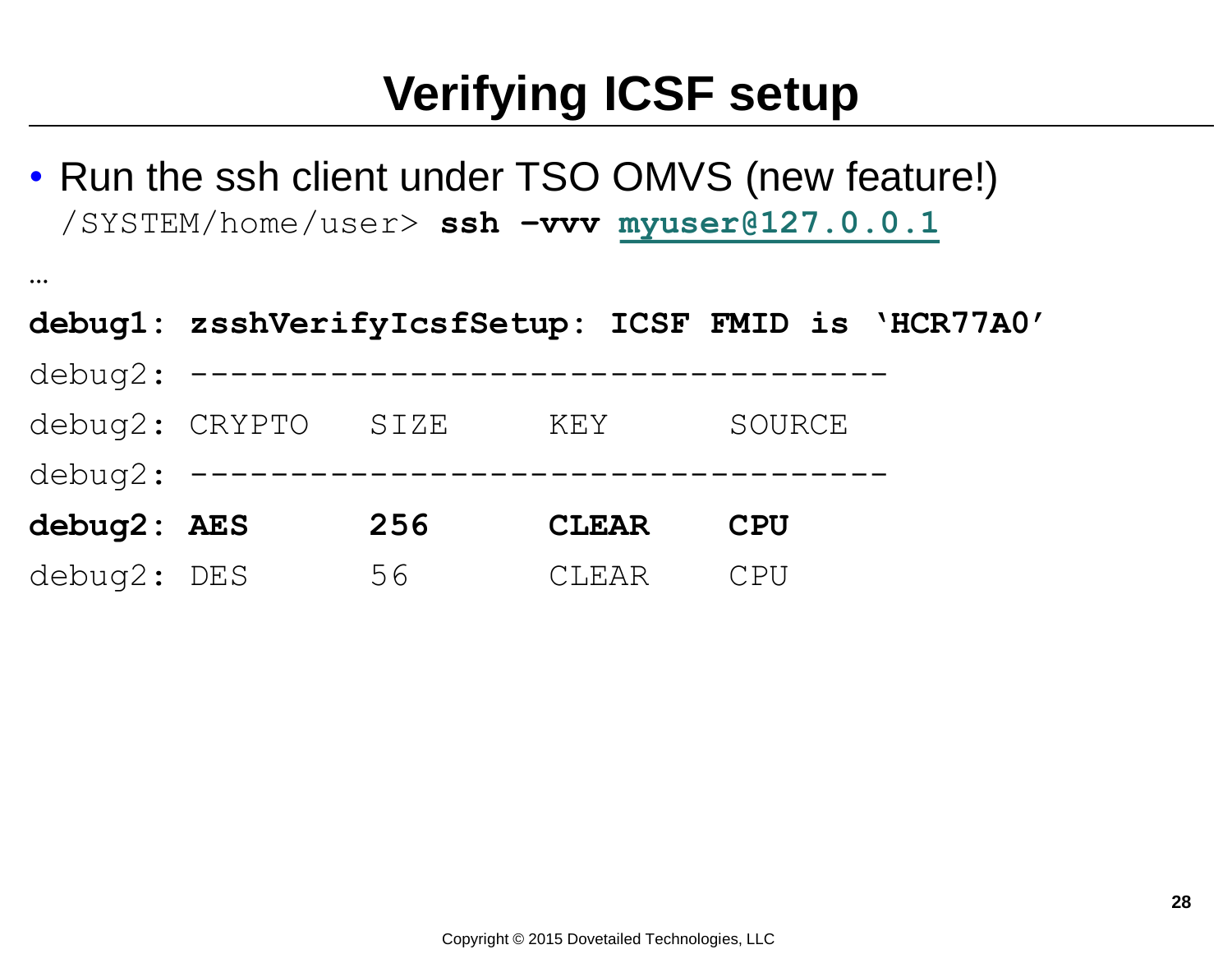| $debuq2: MDC-2$ | 128 | NA        | CPU        |
|-----------------|-----|-----------|------------|
| $debuq2: MDC-4$ | 128 | NA        | CPU        |
| debug2: MD5     | 128 | ΝA        | SW         |
| debug2: SHA-1   | 160 | <b>NA</b> | <b>CPU</b> |
| debug2: SHA-2   | 512 | NA        | <b>CPU</b> |
| debug2: TDES    | 168 | CLEAR     | CPU        |

…

**Note:** SOURCE=CPU means CPACF, which is what ICSF uses for SSH Cipher and MAC acceleration.

**Note:** The strength/size is the largest bit length supported by the facility. In the display above, AES-128, AES-192, and AES-256 are supported via ICSF with CPACF.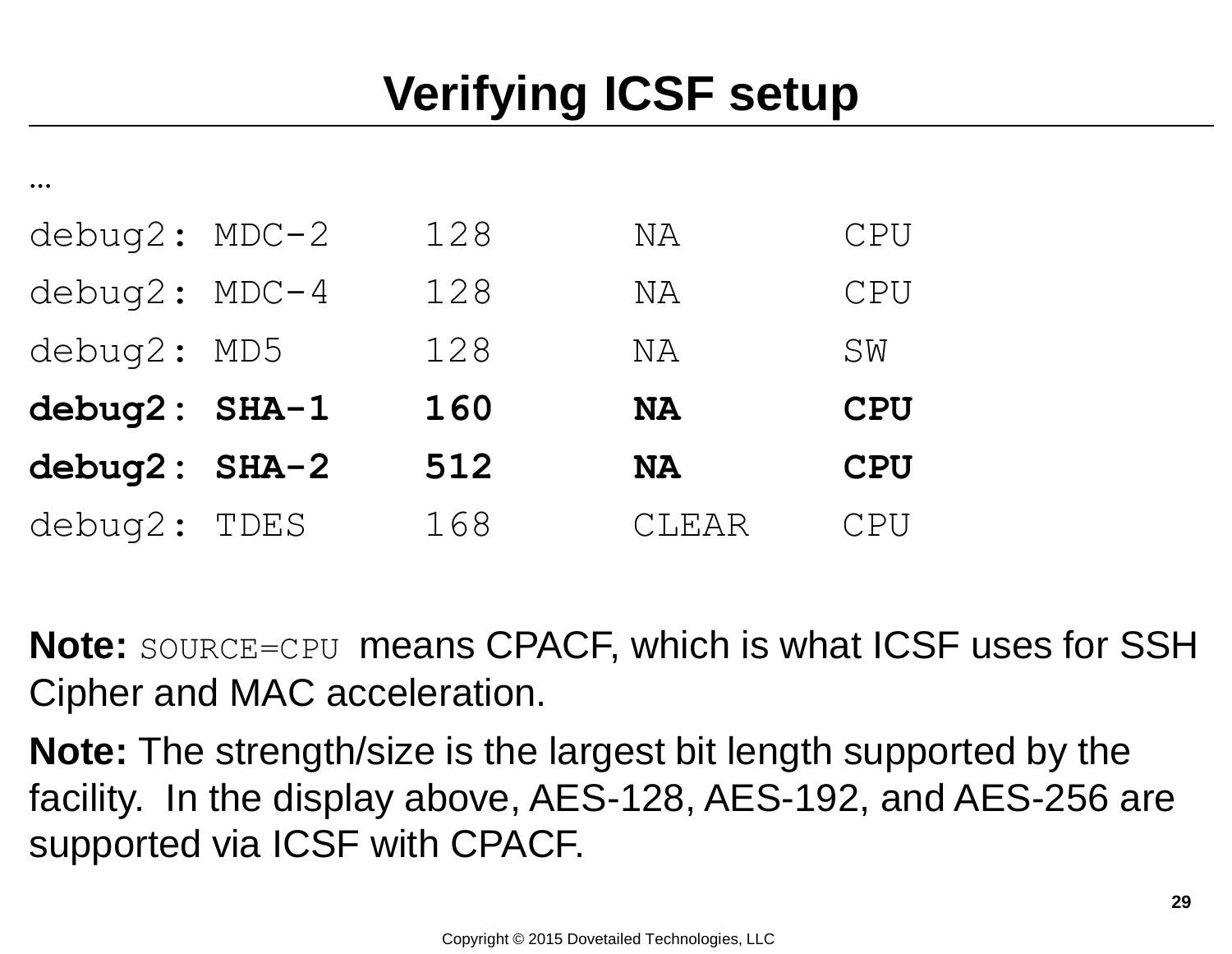debug1: mac setup by alg: hmac-sha1 from source ICSF debug1: zsshIcsfMacInit (429): CSFPTRC successful: return  $code = 0$ , reason code = 0, handle = 'SYSTOK-SESSION-ONLY 00000000S '

…

*Note:* These messages indicate that ICSF was used for MAC hmacsha1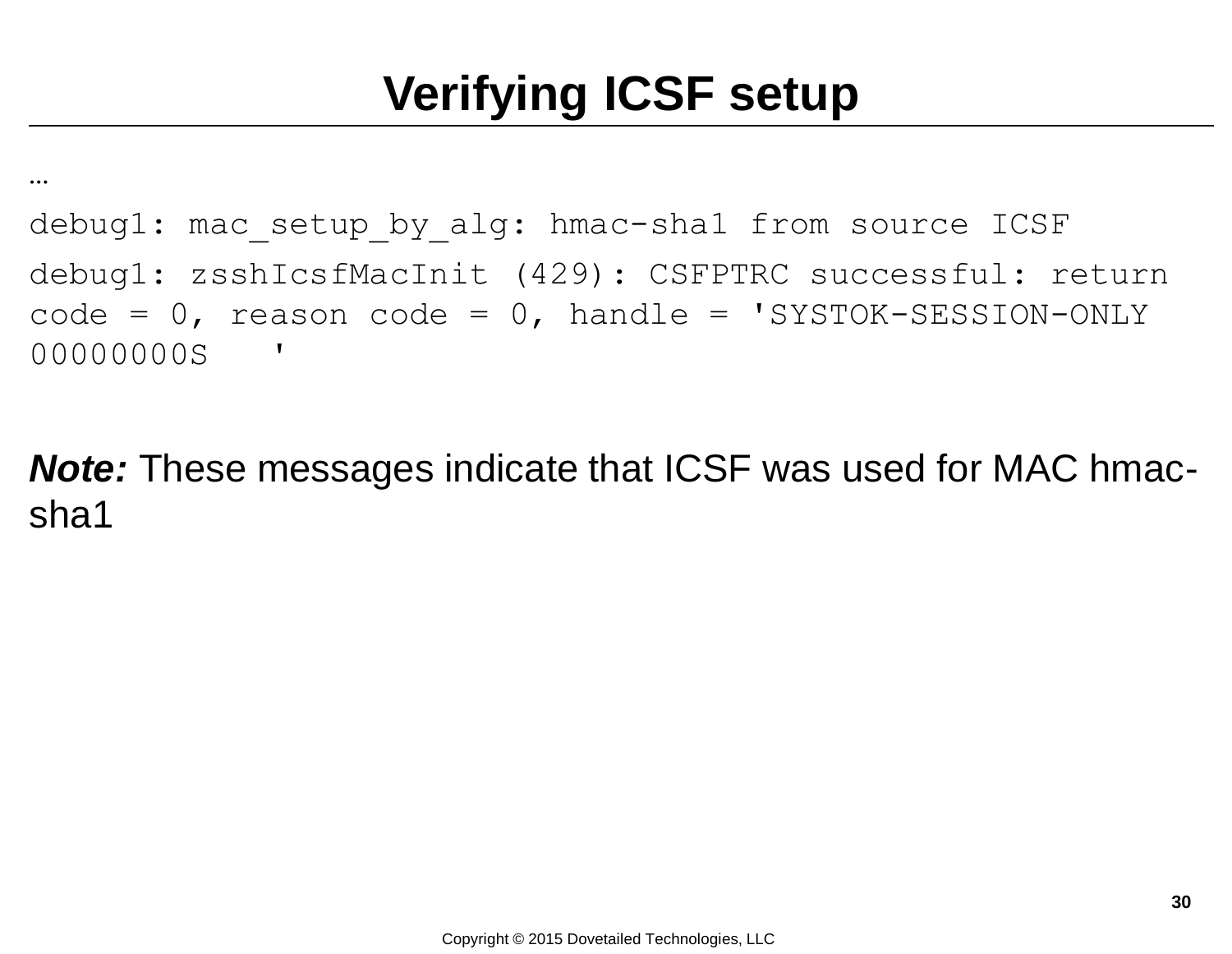… debug1: cipher init: aes128-ctr from source ICSF debug1: zsshIcsfCipherInit (977): CSFPTRC successful: return code =  $0$ , reason code =  $0$ , handle = 'SYSTOK-SESSION-ONLY 00000003S '

*Note:* These messages indicate that ICSF was used for Cipher aes128-ctr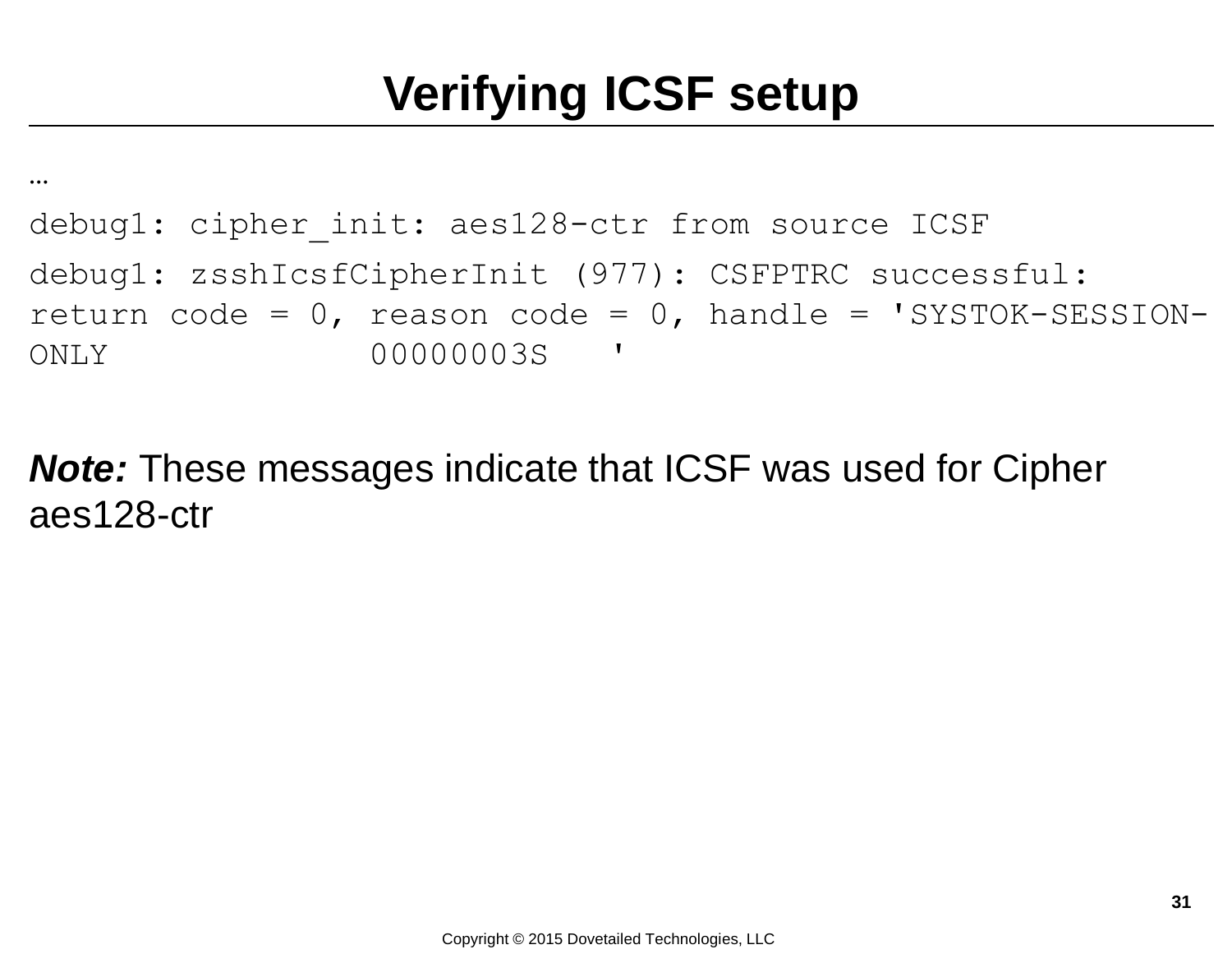# **LE Tuning Recommendations**

• Ported Tools OpenSSH uses LE XPLINK runtime libraries (like Java, WebSphere, etc)

See: ["Placing Language Environment Modules in LPA .."](http://pic.dhe.ibm.com/infocenter/zos/v2r1/index.jsp?topic=/com.ibm.zos.v2r1.ceea500/plnilpa.htm)

- Add SCEELPA to LPALST
- Add SCEERUN and SCEERUN2 to LNKLST
- SCEERUN and SCEERUN2 should be program controlled
- Implement samples CEE.SCEESAMP(CEEWLPA) and (EDCWLPA) as shipped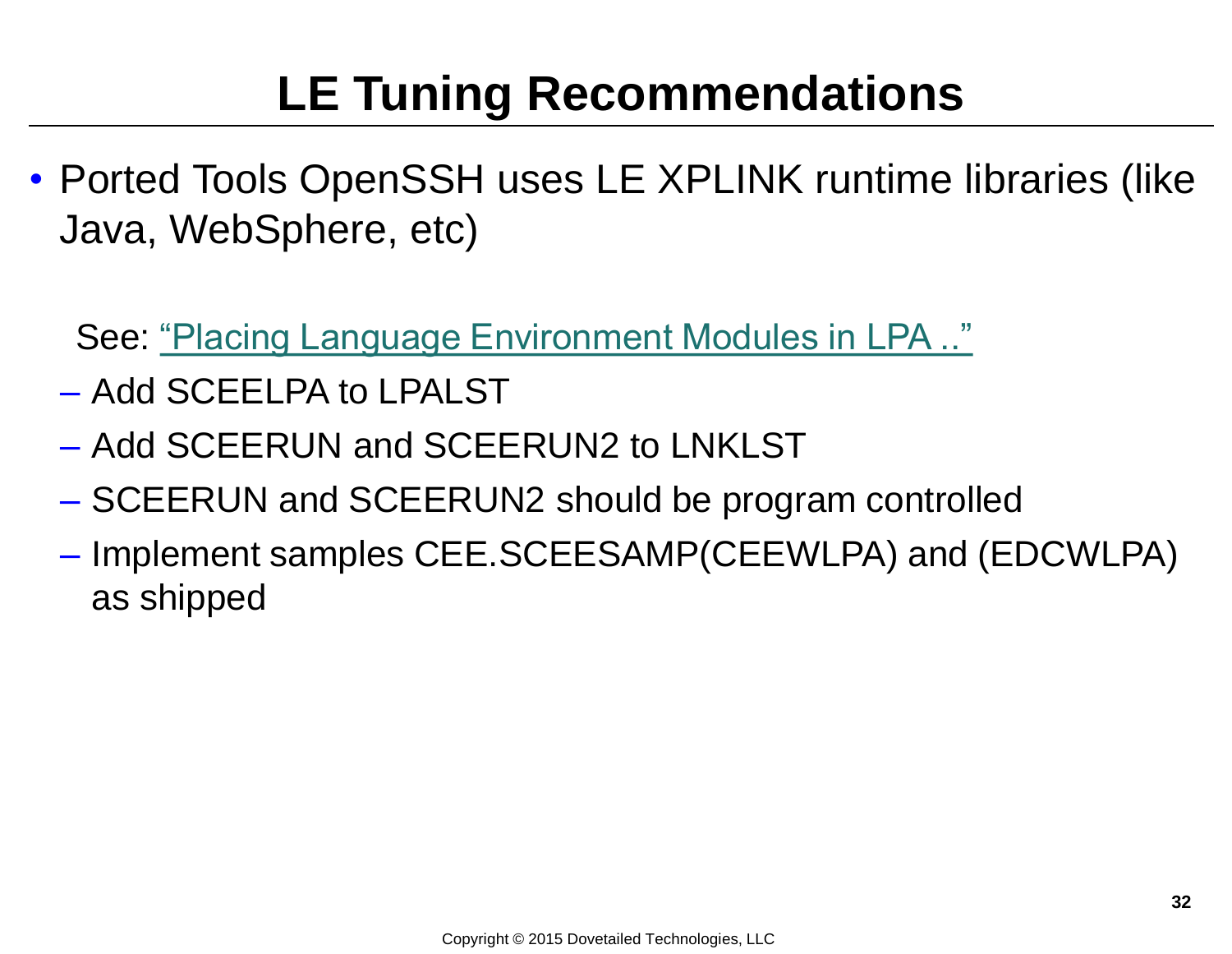- IBM Ported Tools for z/OS: OpenSSH User's Guide (Order Number: SA23-2246-*03*)
- Announcement Letter: **ENUS215-009**
- Dovetailed Technologies Resources (dovetail.com)
	- IBM Ported Tools OpenSSH Quick Install Guide <http://dovetail.com/docs/pt-quick-inst/index.html>
	- Dovetail webinar recordings:
		- [IBM Ported Tools OpenSSH](http://dovetail.com/webinars.html) Key Authentication
		- [IBM Ported Tools OpenSSH](http://dovetail.com/webinars.html) Using Key Rings
- Website References:
	- IBM Ported Tools for z/OS OpenSSH [http://www.ibm.com/servers/eserver/zseries/zos/unix/ported/openssh/](http://www.ibm.com/systems/z/os/zos/features/unix/ported/openssh/)
	- OpenSSH <http://www.openssh.org/>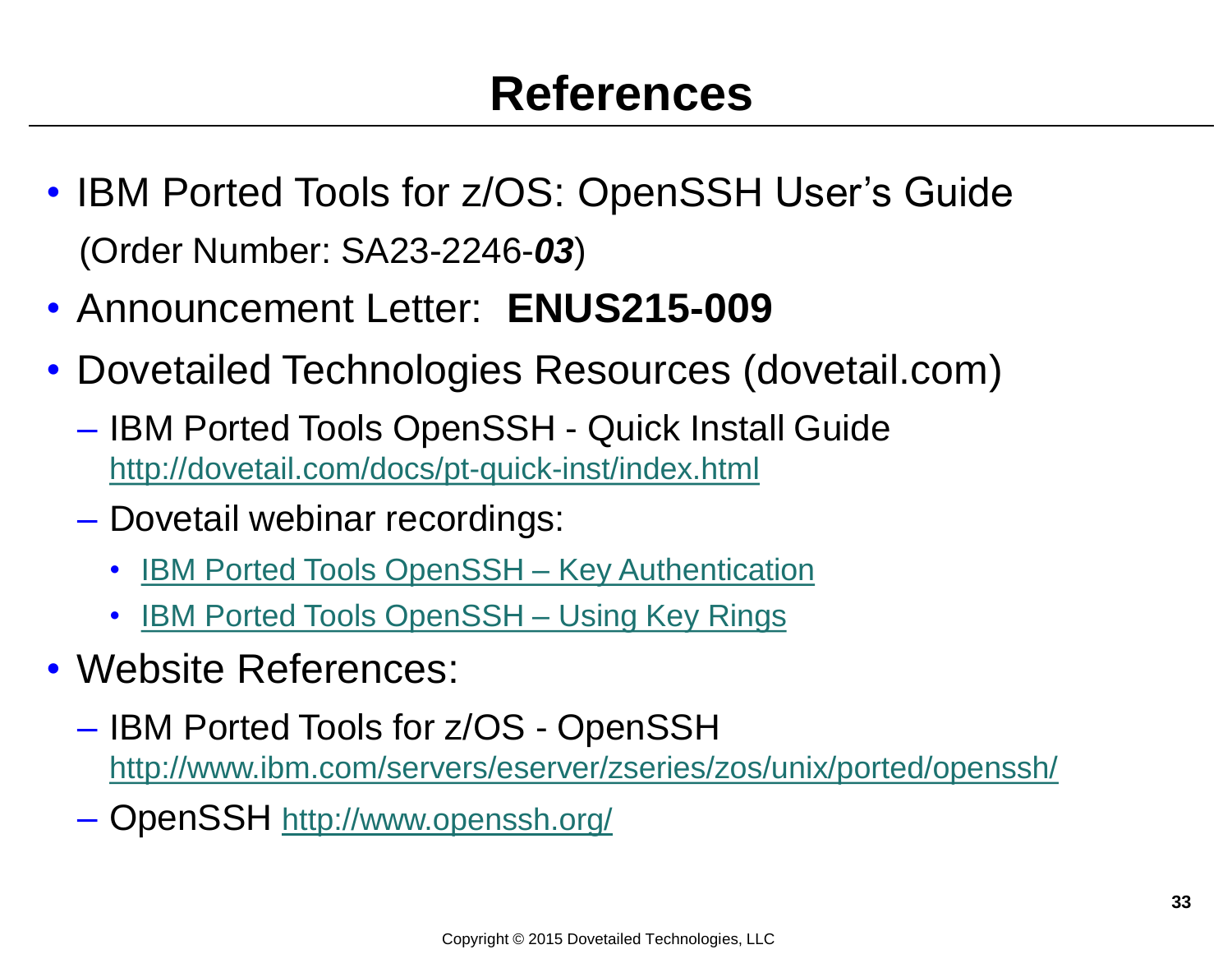- ICSF Reference Guides:
	- z/OS Cryptographic Services ICSF Overview (Order Number: SA22-7519)
	- z/OS Cryptographic Services ICSF Administrator's Guide (Order Number: SA22-7521)
	- z/OS Cryptographic Services ICSF System Programmer's Guide (Order Number: SA22-7520)
	- z/OS Cryptographic Services ICSF Application Programmer's Guide (Order Number: SA22-7522)
	- z/OS Cryptographic Services Writing PKCS #11 Applications (Order Number: SA23-2231)
	- <ftp://public.dhe.ibm.com/s390/zos/icsf/pdf/OA45548.pdf>
- Other Reference Guides:
	- Program Directory for IBM Ported Tools for z/OS (Order Number: GI10-0769)